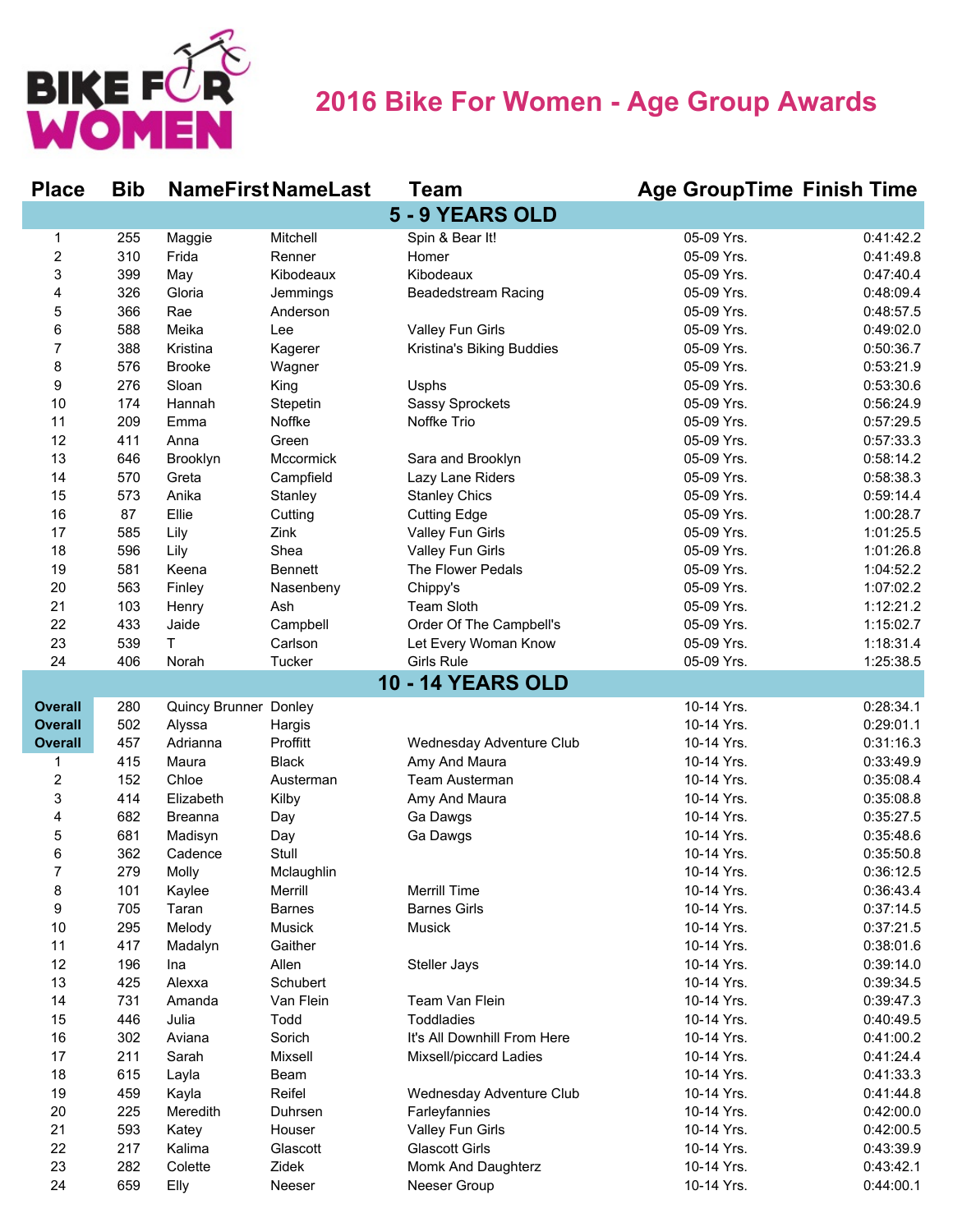| <b>Place</b> | <b>Bib</b> |               | <b>NameFirstNameLast</b> | Team                           | <b>Age GroupTime Finish Time</b> |           |
|--------------|------------|---------------|--------------------------|--------------------------------|----------------------------------|-----------|
| 25           | 332        | Morgan        | Johnson                  | <b>SBMJ</b>                    | 10-14 Yrs.                       | 0:44:00.4 |
| 26           | 235        | Jessie        | Hardison                 | Anchorage Rowing               | 10-14 Yrs.                       | 0:44:10.1 |
| 27           | 208        | Olivia        | Noffke                   | Noffke Trio                    | 10-14 Yrs.                       | 0:44:22.9 |
| 28           | 564        | Kira          | Hewlett                  | The Broken Spokes              | 10-14 Yrs.                       | 0:44:27.7 |
| 29           | 571        | Esme          | Campfield                | Lazy Lane Riders               | 10-14 Yrs.                       | 0:44:41.9 |
| 30           | 579        | Megan         | Mclaughlin               |                                | 10-14 Yrs.                       | 0:44:46.3 |
| 31           | 717        | Sophia        | York                     | Tour de Friends                | 10-14 Yrs.                       | 0:45:29.4 |
| 32           | 236        | Emma          | Leonard                  | Anchorage Rowing               | 10-14 Yrs.                       | 0:45:47.0 |
| 33           | 299        | Ana           | Kroona                   | It's All Downhill From Here    | 10-14 Yrs.                       | 0:47:05.7 |
| 34           | 660        | Sophie        | Neeser                   | Neeser Group                   | 10-14 Yrs.                       | 0:47:07.5 |
| 35           | 371        | Katie         | Peichel                  | <b>Team Peichel</b>            | 10-14 Yrs.                       | 0:47:12.1 |
| 36           | 180        | Alexandrea    | Van Horn                 |                                | 10-14 Yrs.                       | 0:48:26.1 |
| 37           | 586        | Isabelle      | Zink                     | Valley Fun Girls               | 10-14 Yrs.                       | 0:49:01.2 |
| 38           | 380        | Shelby        | <b>Bates</b>             | Mommy & Daughter Ride Together | 10-14 Yrs.                       | 0:49:11.2 |
| 39           | 595        | Lucy          | Shea                     | Valley Fun Girls               | 10-14 Yrs.                       | 0:49:55.9 |
| 40           | 249        | Kelsey        | Burzinski                | Fit2win                        | 10-14 Yrs.                       | 0:50:59.7 |
| 41           | 607        | Marley        | Hamlett                  | Paxson Chicks                  | 10-14 Yrs.                       | 0:51:37.3 |
| 42           | 580        | Madilyn       | Gifford                  |                                | 10-14 Yrs.                       | 0:52:12.5 |
| 43           | 719        | Denali        | Nord                     | Tour De Friends                | 10-14 Yrs.                       | 0:52:20.6 |
| 44           | 715        | Lola          | Masten                   | <b>Shooting Stars</b>          | 10-14 Yrs.                       | 0:55:50.5 |
| 45           | 712        | Amelia        | Davis                    | <b>Shooting Stars</b>          | 10-14 Yrs.                       | 0:56:33.4 |
| 46           | 721        | Eleanore      | Dolgonos                 | Tour De Friends                | 10-14 Yrs.                       | 0:56:55.4 |
| 47           | 621        | Jessica-hope  | Adams                    | The Adams Family               | 10-14 Yrs.                       | 0:59:01.8 |
| 48           | 251        | Riley         | Simes                    | <b>Simes Girls</b>             | 10-14 Yrs.                       | 1:00:39.2 |
| 49           | 105        | Hannah        | Kemp                     | Ak Kemp Girls                  | 10-14 Yrs.                       | 1:01:41.0 |
| 50           | 591        | Mykenna       | Rinella                  | Valley Fun Girls               | 10-14 Yrs.                       | 1:08:45.1 |
|              |            |               |                          | <b>15 - 19 YEARS OLD</b>       |                                  |           |
| 1            | 8          | Ellie         | Mitchell                 |                                | 15-19 Yrs.                       | 0:25:06.1 |
| $\mathbf 2$  | 226        | Vanessa       | Duhrsen                  | Farleyfannies                  | 15-19 Yrs.                       | 0:29:09.0 |
| 3            | 201        | Katie         | Seybert                  |                                | 15-19 Yrs.                       | 0:30:15.9 |
| 4            | 439        | Breelyn       | Mangold                  | Mangold                        | 15-19 Yrs.                       | 0:32:46.4 |
| 5            | 676        | Katlyn        | White                    |                                | 15-19 Yrs.                       | 0:34:27.0 |
| 6            | 197        | Mimi          | Allen                    | Steller Jays                   | 15-19 Yrs.                       | 0:38:57.9 |
| 7            | 447        | Amanda        | Todd                     | Toddladies                     | 15-19 Yrs.                       | 0:44:35.7 |
| 8            | 252        | Graylin       | Simes                    | <b>Simes Girls</b>             | 15-19 Yrs.                       | 0:46:45.4 |
| 9            | 345        | Madison       | Barsalou                 | Girlfriends                    | 15-19 Yrs.                       | 0:47:57.1 |
| 10           | 553        | Audrey        | Hickman                  | Awesome Sauce                  | 15-19 Yrs.                       | 0:48:21.3 |
| 11           | 629        | Melissa       | Todd                     | Toddgirls                      | 15-19 Yrs.                       | 0:50:31.8 |
| 12           | 651        | Ryann         | Armachain                | <b>Coasting Cuties</b>         | 15-19 Yrs.                       | 0:52:50.1 |
| 13           | 630        | Deborah       | Todd                     | Toddgirls                      | 15-19 Yrs.                       | 0:53:45.4 |
| 14           | 418        | Rebecca       | Perkins                  | Permafrosties                  | 15-19 Yrs.                       | 0:53:58.5 |
| 15           | 703        | Katerina      | Baumgartner              |                                | 15-19 Yrs.                       | 0:56:54.2 |
| 16           | 407        | Hannah        | <b>Bickford</b>          | <b>Girls Rule</b>              | 15-19 Yrs.                       | 1:25:22.1 |
|              |            |               |                          | <b>20 - 24 YEARS OLD</b>       |                                  |           |
| 1            | 9          | Kinsey        | Loan                     |                                | 20-24 Yrs.                       | 0:25:58.0 |
| 2            | 710        | Heather       | Poe                      | Life Cycles                    | 20-24 Yrs.                       | 0:30:47.0 |
| 3            | 525        | Tyler         | Arnold                   | <b>Team MMR</b>                | 20-24 Yrs.                       | 0:33:56.5 |
| 4            | 347        | Cassandra     | Barsalou                 | Girlfriends                    | 20-24 Yrs.                       | 0:39:37.5 |
| 5            | 294        | Meagan        | Nelson                   |                                | 20-24 Yrs.                       | 0:39:49.9 |
| 6            | 436        | Helen         | Michaelson               |                                | 20-24 Yrs.                       | 0:42:34.8 |
| 7            | 557        | Kristina      | Willard                  | Awesome Sauce                  | 20-24 Yrs.                       | 0:48:33.4 |
|              |            |               |                          | <b>25 - 29 YEARS OLD</b>       |                                  |           |
| 1            | 330        | Rachelle      | Kanady                   | <b>Beadedstream Racing</b>     | 25-29 Yrs.                       | 0:27:47.7 |
| 2            | 36         | Marina        | Krysinski                |                                | 25-29 Yrs.                       | 0:28:26.5 |
| 3            | 31         | Kelsey        | Tranel                   |                                | 25-29 Yrs.                       | 0:28:33.0 |
| 4            | 192        | Valerie       | Kirk                     | Ladies Of Book Club            | 25-29 Yrs.                       | 0:29:01.5 |
| 5            | 325        | <b>Brooke</b> | Therrien                 | <b>Beadedstream Racing</b>     | 25-29 Yrs.                       | 0:29:58.6 |
| 6            | 729        | Kirsten       | Valentine                | Soggy Bottom Girls             | 25-29 Yrs.                       | 0:30:39.3 |
| 7            | 85         | Kathryn       | Wanat                    | Wanahavefun                    | 25-29 Yrs.                       | 0:31:07.7 |
| 8            | 261        | Samantha      | Longacre                 |                                | 25-29 Yrs.                       | 0:31:28.0 |
| 9            | 635        | Suzanna       | Caldwell                 | <b>Caldwell Ladies</b>         | 25-29 Yrs.                       | 0:31:33.6 |
|              |            |               |                          |                                |                                  |           |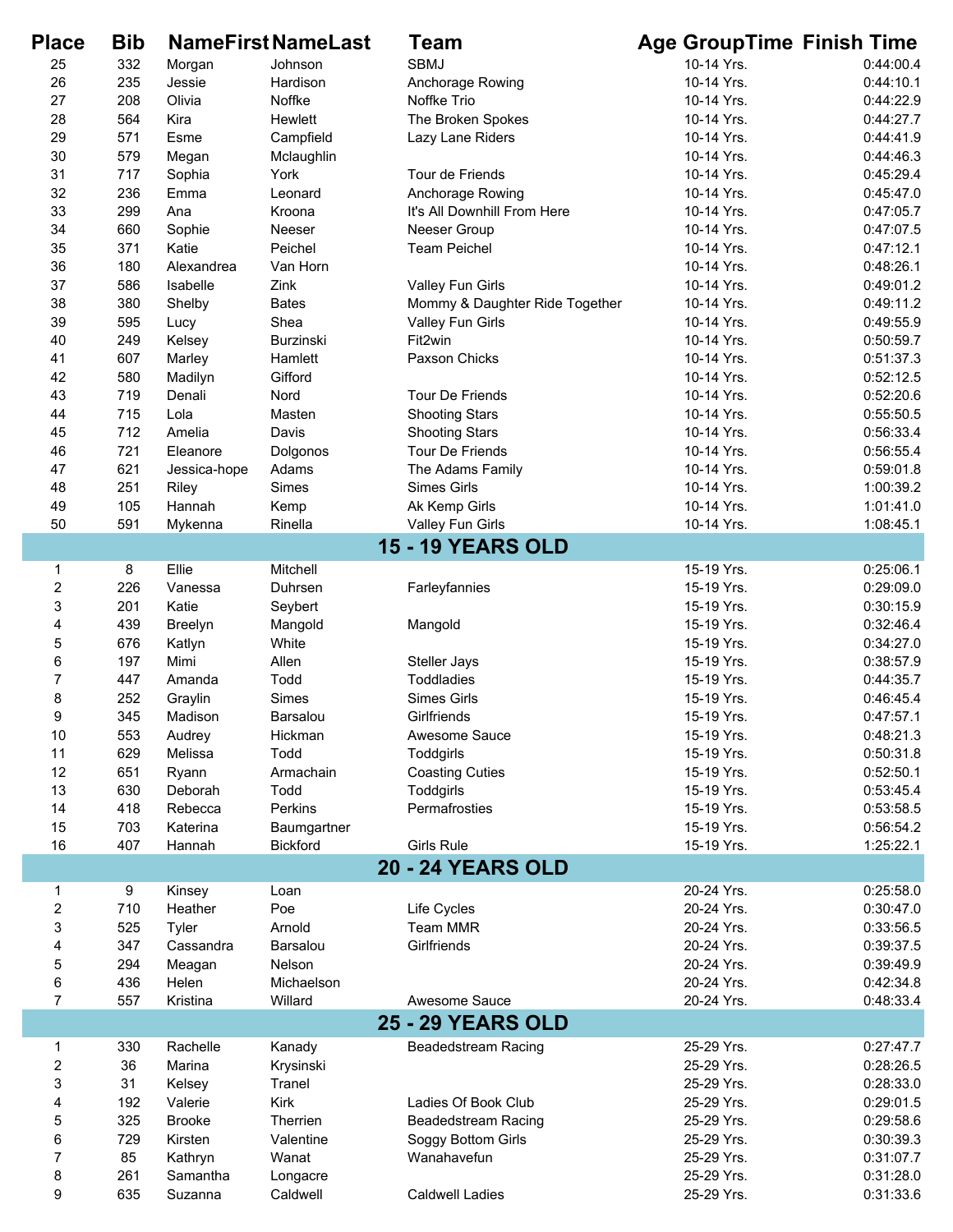| <b>Place</b>   | <b>Bib</b> |                 | <b>NameFirst NameLast</b> | Team                     | <b>Age GroupTime Finish Time</b> |                        |
|----------------|------------|-----------------|---------------------------|--------------------------|----------------------------------|------------------------|
| 10             | 655        | Hannah          | Ruff                      |                          | 25-29 Yrs.                       | 0:31:58.2              |
| 11             | 93         | Linda           | <b>Barnack</b>            | <b>Barnack Babes</b>     | 25-29 Yrs.                       | 0:32:16.7              |
| 12             | 204        | Michelle        | Humphrey                  | Best Team Ever!          | 25-29 Yrs.                       | 0:32:42.4              |
| 13             | 30         | Heather         | Helzer                    |                          | 25-29 Yrs.                       | 0:33:07.9              |
| 14             | 623        | Vanessa         | Hall                      |                          | 25-29 Yrs.                       | 0:33:31.9              |
| 15             | 605        | Nikki           | Allen                     | Lake Hood Pilots         | 25-29 Yrs.                       | 0:33:58.4              |
| 16             | 78         | Madeline        | Ramuglia                  |                          | 25-29 Yrs.                       | 0:34:12.0              |
| 17             | 160        | Kelley          | Jansen                    |                          | 25-29 Yrs.                       | 0:34:23.7              |
| 18             | 401        | Ashley          | French                    |                          | 25-29 Yrs.                       | 0:34:32.2              |
| 19             | 119        | Abigail         | <b>Brennan</b>            |                          | 25-29 Yrs.                       | 0:35:01.7              |
| 20             | 272<br>64  | Sara            | Low                       | Usphs                    | 25-29 Yrs.<br>25-29 Yrs.         | 0:35:11.4<br>0:35:50.0 |
| 21<br>22       | 190        | Hannah<br>Cassi | Toomey<br>Campbell        |                          | 25-29 Yrs.                       | 0:36:22.0              |
| 23             | 168        | Megan           | Mckay                     |                          | 25-29 Yrs.                       | 0:37:11.1              |
| 24             | 470        | Chantal         | LeDue                     |                          | 25-29 Yrs.                       | 0:37:29.7              |
| 25             | 124        | Kathleene       | Simonson                  |                          | 25-29 Yrs.                       | 0:38:24.9              |
| 26             | 239        | Jessica         | <b>Skripps</b>            |                          | 25-29 Yrs.                       | 0:38:59.1              |
| 27             | 728        | Cassandra       | Dale                      | Soggy Bottom Girls       | 25-29 Yrs.                       | 0:40:14.7              |
| 28             | 99         | <b>Brittany</b> | <b>Barkshire</b>          |                          | 25-29 Yrs.                       | 0:41:01.5              |
| 29             | 205        | Mari            | Rueter                    | The Velocikitties        | 25-29 Yrs.                       | 0:41:30.3              |
| 30             | 511        | Kristine        | Zajac                     | Alpha Girls              | 25-29 Yrs.                       | 0:43:52.3              |
| 31             | 273        | Kristin         | Allmaras                  | Usphs                    | 25-29 Yrs.                       | 0:43:53.7              |
| 32             | 92         | Melissa         | Falcone                   |                          | 25-29 Yrs.                       | 0:45:18.2              |
| 33             | 342        | Cait            | Ward                      |                          | 25-29 Yrs.                       | 0:47:02.0              |
| 34             | 543        | Tessa           | Ely                       | Let Every Woman Know     | 25-29 Yrs.                       | 0:50:46.8              |
| 35             | 542        | Heidi           | <b>Barnwell</b>           | Let Every Woman Know     | 25-29 Yrs.                       | 0:51:02.3              |
| 36             | 106        | Rachel          | Kemp                      | Ak Kemp Girls            | 25-29 Yrs.                       | 1:01:24.3              |
|                |            |                 |                           | <b>30 - 34 YEARS OLD</b> |                                  |                        |
| <b>Overall</b> | 18         | Laura           | Gardner                   |                          | 30-34 Yrs.                       | 0:24:43.9              |
| 1              | 58         | Erica           | Otten                     |                          | 30-34 Yrs.                       | 0:27:37.8              |
| 2              | 33         | Emily           | Wiswesser                 |                          | 30-34 Yrs.                       | 0:27:48.7              |
| 3              | 48         | Jennah          | Jones                     |                          | 30-34 Yrs.                       | 0:27:57.0              |
| 4              | 358        | Amy             | Engeberg                  |                          | 30-34 Yrs.                       | 0:29:21.1              |
| 5              | 638        | Morgan          | Aldridge                  | Soldotna Travelers       | 30-34 Yrs.                       | 0:29:27.4              |
| 6              | 370        | Teresa          | Doerr                     |                          | 30-34 Yrs.                       | 0:30:52.6              |
| $\overline{7}$ | 254        | Kacy            | Hillman                   | Spin & Bear It!          | 30-34 Yrs.                       | 0:31:34.5              |
| 8              | 632        | Deborah         | Paine                     |                          | 30-34 Yrs.                       | 0:31:46.0              |
| 9              | 452        | Johanna         | Alvarez                   | Cosmos                   | 30-34 Yrs.                       | 0:32:18.8              |
| 10             | 709        | Kimberly        | Osburn                    | Life Cycles              | 30-34 Yrs.                       | 0:32:37.0              |
| 11             | 203        | Emily           | Austin                    | <b>Best Team Ever!</b>   | 30-34 Yrs.                       | 0:33:10.9              |
| 12             | 314        | Lauren          | Fair                      | Spinnin' Asphalt         | 30-34 Yrs.                       | 0:33:14.3              |
| 13<br>14       | 250<br>135 | Regina          | Burzinski<br>Paulson      | Fit2win<br><b>MP</b>     | 30-34 Yrs.<br>30-34 Yrs.         | 0:33:23.5<br>0:33:37.0 |
| 15             | 148        | Meghan<br>Jamie | Suttie                    | J&j                      | 30-34 Yrs.                       | 0:33:46.7              |
| 16             | 453        | Jessica         | Faulkner                  | Cosmos                   | 30-34 Yrs.                       | 0:34:02.1              |
| 17             | 384        | Heidi           | Clement                   | Heidishomes              | 30-34 Yrs.                       | 0:34:31.2              |
| 18             | 451        | Jillian         | Roberts                   | Cosmos                   | 30-34 Yrs.                       | 0:34:40.7              |
| 19             | 612        | Jennifer        | Gates                     |                          | 30-34 Yrs.                       | 0:34:41.5              |
| 20             | 170        | September       | Reynaga                   |                          | 30-34 Yrs.                       | 0:34:44.0              |
| 21             | 339        | Audrey          | Rogers                    |                          | 30-34 Yrs.                       | 0:34:46.5              |
| 22             | 202        | Nicole          | Fredrick                  | <b>Best Team Ever!</b>   | 30-34 Yrs.                       | 0:34:49.0              |
| 23             | 133        | Valerie         | Zeigler                   |                          | 30-34 Yrs.                       | 0:34:55.0              |
| 24             | 707        | Sandy           | Koser                     | <b>Bhbc Bikes</b>        | 30-34 Yrs.                       | 0:35:10.0              |
| 25             | 532        | Liz             | Odell                     | Let Every Woman Know     | 30-34 Yrs.                       | 0:35:14.3              |
| 26             | 696        | Shera           | Kim                       |                          | 30-34 Yrs.                       | 0:35:17.6              |
| 27             | 187        | Tessa           | Johrendt                  |                          | 30-34 Yrs.                       | 0:35:20.5              |
| 28             | 268        | <b>Brittany</b> | Keener                    | Usphs                    | 30-34 Yrs.                       | 0:35:30.0              |
| 29             | 183        | Heather         | <b>Bottrell</b>           | The Cyclepaths           | 30-34 Yrs.                       | 0:35:42.8              |
| $30\,$         | 604        | Melissa         | Tollefson                 | Lake Hood Pilots         | 30-34 Yrs.                       | 0:35:45.8              |
| 31             | 231        | Laura           | Kanyer                    |                          | 30-34 Yrs.                       | 0:35:48.2              |
| 32             | 121        | Jazelle         | Nillo                     |                          | 30-34 Yrs.                       | 0:35:57.5              |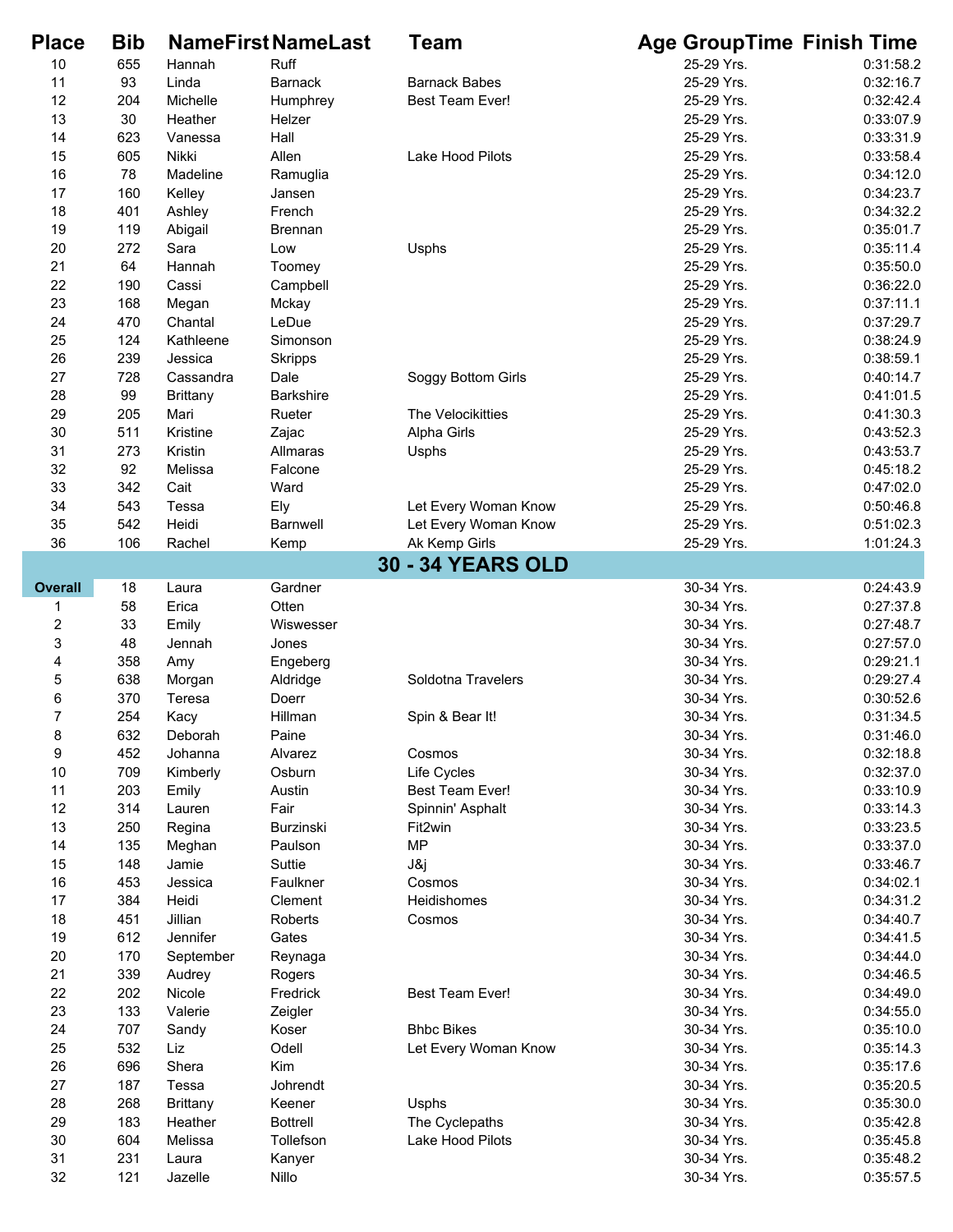| <b>Place</b>   | <b>Bib</b> |                 | <b>NameFirstNameLast</b> | Team                              | <b>Age GroupTime Finish Time</b> |           |
|----------------|------------|-----------------|--------------------------|-----------------------------------|----------------------------------|-----------|
| 33             | 221        | Sara            | Lopez                    | Nam Rocks!                        | 30-34 Yrs.                       | 0:36:14.8 |
| 34             | 714        | Meaghan         | Rothermel                | <b>Shooting Stars</b>             | 30-34 Yrs.                       | 0:36:57.2 |
| 35             | 730        | Dana            | Hayek                    | Soggy Bottom Girls                | 30-34 Yrs.                       | 0:37:43.0 |
| 36             | 182        | Kristen         | Rutledge                 | The Cyclepaths                    | 30-34 Yrs.                       | 0:37:59.6 |
| 37             | 619        | Kari            | Gdula                    | <b>Gdula Gals</b>                 | 30-34 Yrs.                       | 0:38:05.6 |
| 38             | 509        | Christine       | Krysinski                | Team Shazam                       | 30-34 Yrs.                       | 0:38:41.8 |
| 39             | 569        | Kristen         | Lewis                    |                                   | 30-34 Yrs.                       | 0:38:45.8 |
| 40             | 100        | Cassie          | Ostrander                |                                   | 30-34 Yrs.                       | 0:39:05.5 |
| 41             | 224        | Amanda          | Calhoon                  | Nam Rocks!                        | 30-34 Yrs.                       | 0:39:14.8 |
| 42             | 695        | Christine       | White                    |                                   | 30-34 Yrs.                       | 0:39:38.6 |
| 43             | 206        | Lea             | Rueter                   | The Velocikitties                 | 30-34 Yrs.                       | 0:39:49.7 |
| 44             | 430        | Whitney         | Martinez                 | Rad Ryders                        | 30-34 Yrs.                       | 0:40:12.3 |
| 45             | 671        | Renee           | Goentzel                 | <b>Sweat Victory</b>              | 30-34 Yrs.                       | 0:40:22.8 |
| 46             | 725        | Rebecca         | Gitzen                   | Go Go Go!                         | 30-34 Yrs.                       | 0:40:25.0 |
| 47             | 617        | Ingrid          | Rasmussen                |                                   | 30-34 Yrs.                       | 0:41:23.3 |
| 48             | 112        | Victoria        | Hillwig                  |                                   | 30-34 Yrs.                       | 0:43:34.5 |
| 49             | 134        | Emily           | Gill                     |                                   | 30-34 Yrs.                       | 0:43:48.3 |
| 50             | 513        | Holly           | Herring                  | Alpha Girls                       | 30-34 Yrs.                       | 0:44:09.9 |
| 51             | 485        | Faye            | Fraze                    | <b>FW</b>                         | 30-34 Yrs.                       | 0:44:35.9 |
| 52             | 229        | Nicole          | Acena                    |                                   | 30-34 Yrs.                       | 0:45:23.0 |
| 53             | 111        | Holly           | Weiss-racine             |                                   | 30-34 Yrs.                       | 0:45:42.0 |
| 54             | 677        | Rachel          | White                    |                                   | 30-34 Yrs.                       | 0:46:09.7 |
| 55             | 151        | <b>Brena</b>    | Doolen                   |                                   | 30-34 Yrs.                       | 0:47:19.2 |
| 56             | 528        | Ali             | Faraci                   | Let Every Woman Know              | 30-34 Yrs.                       | 0:47:24.7 |
| 57             | 545        | Jamie           | Robinson                 | Dicey Divas                       | 30-34 Yrs.                       | 0:47:39.3 |
| 58             | 381        | Jennifer        | Smith                    | Mommy & Daughter Ride Together    | 30-34 Yrs.                       | 0:48:34.7 |
| 59             | 275        | Kara            | King                     | Usphs                             | 30-34 Yrs.                       | 0:53:49.6 |
| 60             | 648        | Marisa          | Glieco                   | Get Off Your Arse                 | 30-34 Yrs.                       | 0:55:13.3 |
| 61             | 175        |                 |                          |                                   | 30-34 Yrs.                       | 0:56:08.4 |
|                | 554        | <b>Brandy</b>   | Stepetin                 | <b>Sassy Sprockets</b>            | 30-34 Yrs.                       |           |
| 62             |            | Keri            | Parsons                  | Awesome Sauce                     |                                  | 0:57:37.1 |
| 63             | 189        | Shawna          | Anderson                 |                                   | 30-34 Yrs.                       | 0:57:40.1 |
| 64             | 491        | Heather         | Warnick                  |                                   | 30-34 Yrs.                       | 1:02:05.1 |
| 65<br>66       | 540<br>230 | Morgean<br>Lisa | Carlson<br>Heath         | Let Every Woman Know              | 30-34 Yrs.<br>30-34 Yrs.         | 1:18:16.4 |
|                |            |                 |                          | <b>35 - 39 YEARS OLD</b>          |                                  |           |
| 1              | 12         | Kelly           | Janukajtis               |                                   | 35-39 Yrs.                       | 0:27:00.7 |
| 2              | 329        | Jessica         | Nangle                   | <b>Beadedstream Racing</b>        | 35-39 Yrs.                       | 0:28:53.5 |
| 3              | 28         | Anne            | Zink                     |                                   | 35-39 Yrs.                       | 0:28:54.0 |
| 4              | 503        | Laura           | Kruger                   | Team Shazam                       | 35-39 Yrs.                       | 0:29:22.4 |
| 5              | 343        | Kari            | Wiederkehr               |                                   | 35-39 Yrs.                       | 0:29:29.5 |
| 6              | 136        | Heidi           | Martinson                | <b>MP</b>                         | 35-39 Yrs.                       | 0:29:56.9 |
| $\overline{7}$ | 80         | Mesa            | Jetton                   |                                   | 35-39 Yrs.                       | 0:30:00.8 |
| 8              | 320        | Caroline        | Wilson                   | <b>Church Ladies</b>              | 35-39 Yrs.                       | 0:30:11.8 |
| 9              | 269        | Aimee           | Young                    | Usphs                             | 35-39 Yrs.                       | 0:30:13.0 |
| 10             | 220        | Monica          | <b>Baldridge</b>         | M&B                               | 35-39 Yrs.                       | 0:31:10.2 |
| 11             | 157        | Jennifer        | Armentrout               |                                   | 35-39 Yrs.                       | 0:31:32.8 |
| 12             | 288        | Amanda          | Hawes                    | <b>Girdwood Girls Gone Biking</b> | 35-39 Yrs.                       | 0:32:01.7 |
| 13             | 219        | Brandi          | Hamilton                 | M&B                               | 35-39 Yrs.                       | 0:32:05.8 |
|                |            |                 | Reed                     |                                   |                                  |           |
| 14<br>15       | 37<br>82   | Amy             |                          |                                   | 35-39 Yrs.                       | 0:32:15.5 |
|                |            | Elizabeth       | Calabro                  | Huffman                           | 35-39 Yrs.                       | 0:32:16.7 |
| 16             | 71<br>317  | Jennifer        | Hardy                    |                                   | 35-39 Yrs.                       | 0:32:21.4 |
| 17             |            | Jessica         | Diab                     | Spinnin' Asphalt                  | 35-39 Yrs.                       | 0:32:24.5 |
| 18             | 340        | Cara            | Fairbanks                |                                   | 35-39 Yrs.                       | 0:32:59.8 |
| 19             | 359        | Naomi           | Torrance                 |                                   | 35-39 Yrs.                       | 0:33:35.0 |
| 20             | 645        | Kalyan          | Westley                  |                                   | 35-39 Yrs.                       | 0:33:40.5 |
| 21             | 493        | Amy             | Scharpf                  |                                   | 35-39 Yrs.                       | 0:34:06.1 |
| 22             | 625        | Jessy           | Hilliard                 | Dragonfly Women                   | 35-39 Yrs.                       | 0:34:08.5 |
| 23             | 306        | Heather         | Caldwell                 | It's All Downhill From Here       | 35-39 Yrs.                       | 0:34:14.2 |
| 24             | 547        | Heidi           | Embley                   | Not So Fast And The Furious       | 35-39 Yrs.                       | 0:34:29.1 |
| 25             | 700        | Jeannette       | Lee                      | Off The Couch                     | 35-39 Yrs.                       | 0:34:34.7 |
| 26             | 440        | Vastyl          | Mangold                  | Mangold                           | 35-39 Yrs.                       | 0:34:35.9 |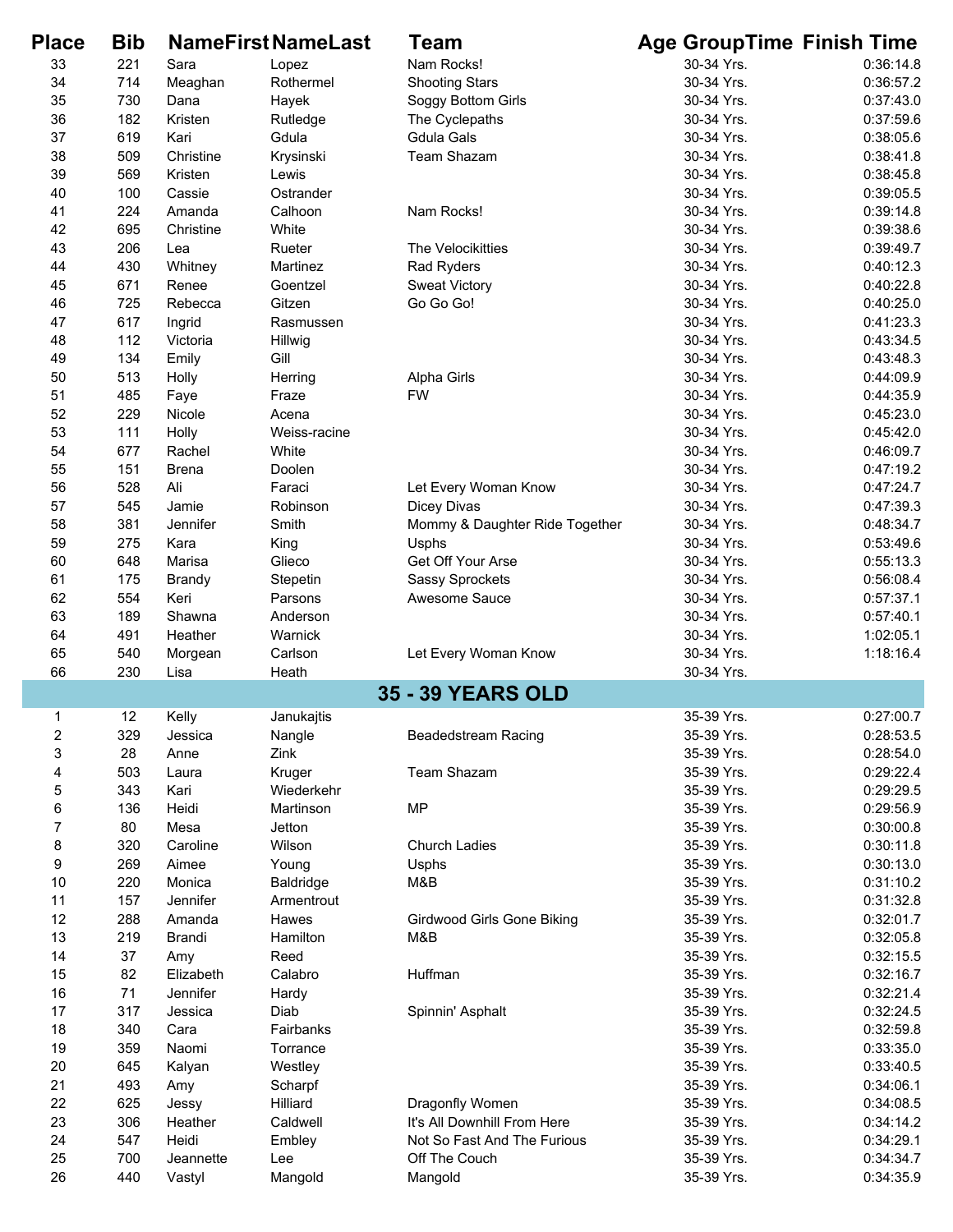| <b>Place</b>   | <b>Bib</b> |               | <b>NameFirstNameLast</b> | Team                        | <b>Age GroupTime Finish Time</b> |           |
|----------------|------------|---------------|--------------------------|-----------------------------|----------------------------------|-----------|
| 27             | 699        | Rebecca       | Noblin                   | Off The Couch               | 35-39 Yrs.                       | 0:34:53.3 |
| 28             | 271        | Anne Marie    | <b>Bott</b>              | Usphs                       | 35-39 Yrs.                       | 0:35:30.2 |
| 29             | 265        | Crystal       | Miner                    |                             | 35-39 Yrs.                       | 0:35:33.9 |
| 30             | 497        | <b>Brandi</b> | White                    | <b>Team Shazam</b>          | 35-39 Yrs.                       | 0:35:48.2 |
| 31             | 683        | Amanda        | Day                      | Ga Dawgs                    | 35-39 Yrs.                       | 0:35:48.5 |
| 32             | 578        | Tamar         | Ben-yosef                | <b>Book Smart</b>           | 35-39 Yrs.                       | 0:36:30.3 |
| 33             | 680        | <b>Brook</b>  | Pester                   |                             | 35-39 Yrs.                       | 0:37:01.4 |
| 34             | 488        | Jimael        | Johnson                  | Sabra And Jam               | 35-39 Yrs.                       | 0:37:36.7 |
| 35             | 274        | Sarah         | Shoffstall-cone          | Usphs                       | 35-39 Yrs.                       | 0:37:41.9 |
| 36             | 382        | Kristi        | Duff                     |                             | 35-39 Yrs.                       | 0:37:45.3 |
| 37             | 727        | Jessica       | Rauchenstein             | Go Go Go!                   | 35-39 Yrs.                       | 0:37:54.3 |
| 38             | 246        | Katriina      | Timm                     |                             | 35-39 Yrs.                       | 0:38:12.1 |
| 39             | 316        | Elizabeth     | Ross                     | Spinnin' Asphalt            | 35-39 Yrs.                       | 0:38:24.3 |
| 40             | 179        | Heather       | Ptak                     | <b>Sassy Sprockets</b>      | 35-39 Yrs.                       | 0:38:32.5 |
| 41             | 341        | Adele         | Fetter                   |                             | 35-39 Yrs.                       | 0:38:39.5 |
| 42             | 490        | Amanda        | <b>Blades</b>            |                             | 35-39 Yrs.                       | 0:38:52.1 |
| 43             | 673        | Angela        | Mazur                    |                             | 35-39 Yrs.                       | 0:38:57.3 |
| 44             | 88         | Summer        | Cutting                  | <b>Cutting Edge</b>         | 35-39 Yrs.                       | 0:39:02.3 |
| 45             | 126        | Heidi         | Voeller                  | <b>Courtney's Cruisers</b>  | 35-39 Yrs.                       | 0:39:23.5 |
| 46             | 333        | Shelley       | <b>Biss</b>              | <b>SBMJ</b>                 | 35-39 Yrs.                       | 0:39:31.3 |
| 47             | 546        | Ashley        | Lang                     |                             | 35-39 Yrs.                       | 0:39:36.0 |
| 48             | 270        | Judy          | Thompson                 | Usphs                       | 35-39 Yrs.                       | 0:40:48.8 |
| 49             | 158        | Sandra        | May                      |                             | 35-39 Yrs.                       | 0:41:27.9 |
| 50             | 365        | Heather       | Wilson                   |                             | 35-39 Yrs.                       | 0:42:30.1 |
| 51             | 694        | Amanda        | Kobussen                 | Tri Girls                   | 35-39 Yrs.                       | 0:42:33.3 |
| 52             | 374        | Stacie        | Packard                  | Capable Crew                | 35-39 Yrs.                       | 0:42:37.8 |
| 53             | 549        | Allison       | Susel                    | Not So Fast And The Furious | 35-39 Yrs.                       | 0:43:04.5 |
| 54             | 395        | Diane         | Mclaughlin               | Kristina's Biking Buddies   | 35-39 Yrs.                       | 0:45:14.8 |
| 55             | 487        | Sabra         | Marchand                 | Sabra And Jam               | 35-39 Yrs.                       | 0:45:15.4 |
| 56             | 577        | Iris          | Matthews                 | <b>Book Smart</b>           | 35-39 Yrs.                       | 0:46:19.7 |
| 57             | 626        | Jessica       | Della Croce              | Dragonfly Women             | 35-39 Yrs.                       | 0:46:38.8 |
| 58             | 565        | Faith         | Hewlett                  | The Broken Spokes           | 35-39 Yrs.                       | 0:47:15.6 |
| 59             | 400        | Suzy          | Kibodeaux                | Kibodeaux                   | 35-39 Yrs.                       | 0:47:22.2 |
| 60             | 338        | Jessica       | Crisp                    | Teamuplift                  | 35-39 Yrs.                       | 0:49:55.9 |
| 61             | 199        | <b>Bria</b>   | Johnston                 |                             | 35-39 Yrs.                       | 0:50:38.0 |
| 62             | 720        | Rachel        | Nord                     | <b>Tour De Friends</b>      | 35-39 Yrs.                       | 0:52:01.8 |
| 63             | 649        | Kt            | Latimer                  | Get Off Your Arse           | 35-39 Yrs.                       | 0:54:55.1 |
| 64             | 716        | Scarlett      | Masten                   | <b>Shooting Stars</b>       | 35-39 Yrs.                       | 0:55:32.0 |
| 65             | 647        | Sara          | Mccormick                | Sara and Brooklyn           | 35-39 Yrs.                       | 0:57:55.8 |
| 66             | 378        | Carolina      | Effendi                  | Capable Crew                | 35-39 Yrs.                       | 0:58:52.5 |
| 67             | 574        | Corie         | Stanley                  | <b>Stanley Chics</b>        | 35-39 Yrs.                       | 0:58:55.7 |
| 68             | 627        | Erica         | <b>Steeves</b>           | Dragonfly Women             | 35-39 Yrs.                       | 1:02:57.6 |
| 69             | 562        | Tana          | Stone                    | Chippy's                    | 35-39 Yrs.                       | 1:07:20.9 |
| 70             | 592        | Amber         | Rinella                  | Valley Fun Girls            | 35-39 Yrs.                       | 1:08:46.8 |
|                |            |               |                          | <b>40 - 44 YEARS OLD</b>    |                                  |           |
| <b>Overall</b> | 17         | Stacey        | Kolstad                  |                             | 40-44 Yrs.                       | 0:24:31.6 |
| 1              | 16         | Kelly         | Powers Williamson        |                             | 40-44 Yrs.                       | 0:24:53.6 |
| $\overline{c}$ | 15         | Joleen        | White                    |                             | 40-44 Yrs.                       | 0:25:26.7 |
| 3              | 21         | Sheryl        | Mohwinkel                |                             | 40-44 Yrs.                       | 0:25:51.9 |
| 4              | 6          | Jill          | Simek                    |                             | 40-44 Yrs.                       | 0:26:44.9 |
| 5              | 5          | Jodi          | Mclaughlin               |                             | 40-44 Yrs.                       | 0:27:08.7 |
| 6              | 39         | Heather       | Campfield                |                             | 40-44 Yrs.                       | 0:27:32.0 |
| $\overline{7}$ | 327        | Rebecca       | Jemmings                 | Beadedstream Racing         | 40-44 Yrs.                       | 0:27:34.0 |
| 8              | 27         | Rebecca       | Buchanan                 |                             | 40-44 Yrs.                       | 0:27:45.2 |
| 9              | 631        | Julie         | Vogler                   |                             | 40-44 Yrs.                       | 0:28:10.4 |
| 10             | 55         | Kristi        | Shea                     |                             | 40-44 Yrs.                       | 0:28:50.1 |
| 11             | 331        | Christine     | Flanum                   | <b>Beadedstream Racing</b>  | 40-44 Yrs.                       | 0:28:57.9 |
| 12             | 285        | Katra         | Wedeking                 | Girdwood Girls Gone Biking  | 40-44 Yrs.                       | 0:29:11.7 |
| 13             | 153        | Julie         | Austerman                | <b>Team Austerman</b>       | 40-44 Yrs.                       | 0:29:29.3 |
| 14             | 38         | Katie         | Naylor                   |                             | 40-44 Yrs.                       | 0:29:54.4 |
| 15             | 129        | Nancy         | Spence                   | Mama Bear                   | 40-44 Yrs.                       | 0:29:55.3 |
|                |            |               |                          |                             |                                  |           |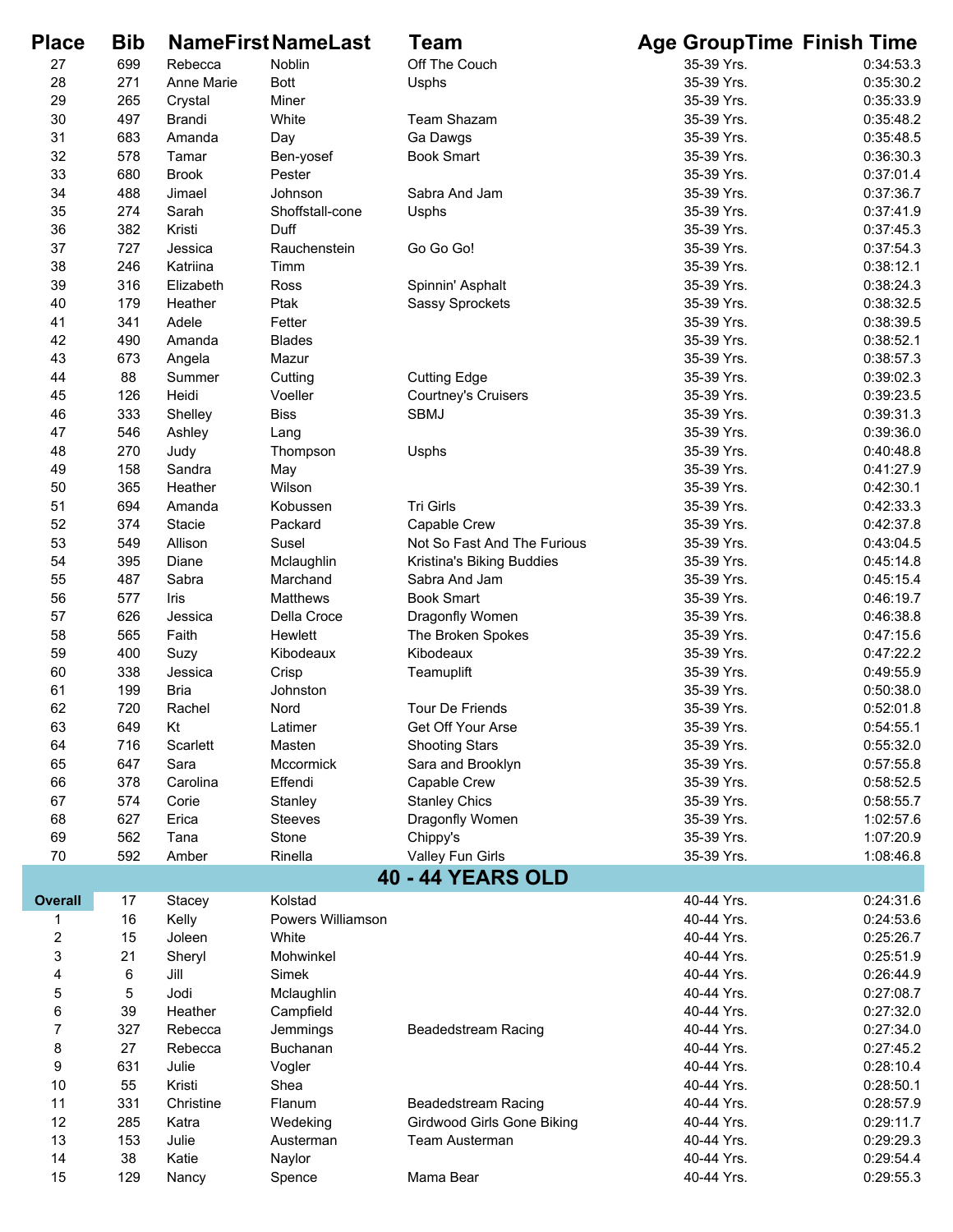| <b>Place</b>            | <b>Bib</b>     |               | <b>NameFirst NameLast</b> | Team                        | <b>Age GroupTime Finish Time</b> |           |
|-------------------------|----------------|---------------|---------------------------|-----------------------------|----------------------------------|-----------|
| 16                      | 611            | Heide         | Provencher                |                             | 40-44 Yrs.                       | 0:30:19.7 |
| 17                      | 304            | Suzanne       | Armentrout                | It's All Downhill From Here | 40-44 Yrs.                       | 0:30:31.3 |
| 18                      | 35             | Jennifer      | Slaughter                 |                             | 40-44 Yrs.                       | 0:31:03.3 |
| 19                      | 312            | Allison       | Wieland                   | Lorax                       | 40-44 Yrs.                       | 0:31:09.2 |
| 20                      | 73             | Dawn          | Demko                     |                             | 40-44 Yrs.                       | 0:31:25.5 |
| 21                      | 114            | Melinda       | Reynolds                  |                             | 40-44 Yrs.                       | 0:31:45.4 |
| 22                      | 318            | Yvonne        | Henrickson                |                             | 40-44 Yrs.                       | 0:31:47.5 |
| 23                      | 258            | Linda         | Smith                     | Spin & Bear It!             | 40-44 Yrs.                       | 0:31:48.0 |
| 24                      | 323            | Natasha       | Graham                    | <b>Beadedstream Racing</b>  | 40-44 Yrs.                       | 0:31:51.9 |
| 25                      | 195            | Jyll          | Green                     | Ladies Of Book Club         | 40-44 Yrs.                       | 0:31:56.2 |
| 26                      | 396            | Colleen       | Libbey                    |                             | 40-44 Yrs.                       | 0:32:48.0 |
| 27                      | 458            | Stephanie     | Proffitt                  | Wednesday Adventure Club    | 40-44 Yrs.                       | 0:33:33.2 |
| 28                      | 566            | Amy           | Brumbaugh                 | The Broken Spokes           | 40-44 Yrs.                       | 0:33:41.6 |
| 29                      | 665            | Marta         | Mueller                   | <b>Sweat Victory</b>        | 40-44 Yrs.                       | 0:33:46.4 |
| 30                      | 711            | Christine     | Cosby                     | Life Cycles                 | 40-44 Yrs.                       | 0:33:53.6 |
| 31                      | 409            | Stacey        | Ledgerwood                |                             | 40-44 Yrs.                       | 0:34:02.7 |
| 32                      | 222            | Lia           | Keller                    | Nam Rocks!                  | 40-44 Yrs.                       | 0:34:42.5 |
| 33                      | 62             | Kristie       | Fore                      |                             | 40-44 Yrs.                       | 0:34:52.7 |
| 34                      | 96             | Katrina       | Garner                    |                             | 40-44 Yrs.                       | 0:34:59.3 |
| 35                      | 307            | Kristen       | Bell                      | It's All Downhill From Here | 40-44 Yrs.                       | 0:35:15.1 |
| 36                      | 186            | Nichole       | Gifford                   |                             | 40-44 Yrs.                       | 0:36:41.1 |
| 37                      | 463            | Leah          | Parks                     | Wednesday Adventure Club    | 40-44 Yrs.                       | 0:37:31.2 |
| 38                      | 568            | Krista        | Staff                     | The Broken Spokes           | 40-44 Yrs.                       | 0:38:09.9 |
| 39                      | 668            | Anna          | <b>Bryant</b>             | <b>Sweat Victory</b>        | 40-44 Yrs.                       | 0:38:18.6 |
| 40                      | 149            | Jennifer      | Reich                     | J&j                         | 40-44 Yrs.                       | 0:38:33.8 |
| 41                      | 141            | Carrie        | Gray                      |                             | 40-44 Yrs.                       | 0:38:40.6 |
| 42                      | 313            | Rachel        | Pompe                     | Lorax                       | 40-44 Yrs.                       | 0:39:08.8 |
| 43                      | 467            | Cathy         | Opinsky                   | Wednesday Adventure Club    | 40-44 Yrs.                       | 0:40:16.7 |
| 44                      | 303            | Mary Kay      | Sorich                    | It's All Downhill From Here | 40-44 Yrs.                       | 0:40:41.2 |
| 45                      | 663            | Margie        | Lytle                     | Howlin' Huskies             | 40-44 Yrs.                       | 0:41:19.5 |
| 46                      | 670            | Melanie       | Armstrong                 | <b>Sweat Victory</b>        | 40-44 Yrs.                       | 0:41:26.2 |
| 47                      | 263            | Julie         | Witmer                    |                             | 40-44 Yrs.                       | 0:41:28.2 |
| 48                      | 594            | <b>Tracy</b>  | Houser                    | Valley Fun Girls            | 40-44 Yrs.                       | 0:41:40.2 |
| 49                      | 442            | Erin          | Pikey                     | <b>Sprocket Sisters</b>     | 40-44 Yrs.                       | 0:41:43.4 |
| 50                      | 426            | Stacey        | Schubert                  |                             | 40-44 Yrs.                       | 0:42:02.1 |
| 51                      | 465            | Shawna        | Arend                     | Wednesday Adventure Club    | 40-44 Yrs.                       | 0:42:58.3 |
| 52                      | 662            | Liane         | Ryan                      | Howlin' Huskies             | 40-44 Yrs.                       | 0:43:30.9 |
| 53                      | 321            | Jana          | Church                    | <b>Church Ladies</b>        | 40-44 Yrs.                       | 0:43:51.7 |
| 54                      | 319            | Emily         | Church                    |                             | 40-44 Yrs.                       | 0:43:55.2 |
| 55                      | 718            | Alicia "Lisa" | York                      | Tour de Friends             | 40-44 Yrs.                       | 0:45:10.5 |
| 56                      | 102            | Kellie        | Merrill                   | <b>Merrill Time</b>         | 40-44 Yrs.                       | 0:46:15.4 |
| 57                      | 83             | Jodi          | Kay                       | Huffman                     | 40-44 Yrs.                       | 0:46:18.1 |
| 58                      | 113            | Calla         | Willett                   |                             | 40-44 Yrs.                       | 0:46:21.8 |
| 59                      | 600            | Kimberly      | Chaitoff                  | Lake Hood Pilots            | 40-44 Yrs.                       | 0:46:51.0 |
| 60                      | 77             | Maureen       | T. Van Wagner             |                             | 40-44 Yrs.                       | 0:46:51.1 |
| 61                      | 298            | Ann           | Lovejoy                   |                             | 40-44 Yrs.                       | 0:46:55.8 |
| 62                      | 405            | Erin          | Hall                      | He>i                        | 40-44 Yrs.                       | 0:47:55.8 |
| 63                      | 698            | Lea           | Mckenna                   | Off The Couch               | 40-44 Yrs.                       | 0:47:57.0 |
| 64                      | 608            | Shannon       | Hamlett                   | Paxson Chicks               | 40-44 Yrs.                       | 0:51:18.6 |
| 65                      | 652            | Amey          | Armachain                 | <b>Coasting Cuties</b>      | 40-44 Yrs.                       | 0:52:21.7 |
| 66                      | 108            | Maria         | Klein                     | <b>Woodland Fairies</b>     | 40-44 Yrs.                       | 0:54:01.6 |
| 67                      | 337            | Angie         | Schleyer                  | Teamuplift                  | 40-44 Yrs.                       | 0:54:28.9 |
| 68                      | 713            | Laura         | Davis                     | <b>Shooting Stars</b>       | 40-44 Yrs.                       | 0:56:14.6 |
| 69                      | 722            | Bonnie        | Dolgonos                  | Tour De Friends             | 40-44 Yrs.                       | 0:56:37.0 |
| 70                      | 377            | Annette       | Vrolyk                    | Capable Crew                | 40-44 Yrs.                       | 0:58:30.7 |
| 71                      | 104            | Kate          | Abbott                    | Team Sloth                  | 40-44 Yrs.                       | 1:12:04.6 |
| 72                      | 434            | Jolene        | Campbell                  | Order Of The Campbell's     | 40-44 Yrs.                       | 1:14:44.7 |
|                         |                |               |                           | <b>45 - 49 YEARS OLD</b>    |                                  |           |
| 1                       | 29             | Julie         | Berberich                 |                             | 45-49 Yrs.                       | 0:25:09.9 |
| $\overline{\mathbf{c}}$ | 14             | Deana         | Watson                    |                             | 45-49 Yrs.                       | 0:26:05.9 |
| 3                       | $\overline{7}$ | Jenny         | Kimball                   |                             | 45-49 Yrs.                       | 0:26:40.2 |
|                         |                |               |                           |                             |                                  |           |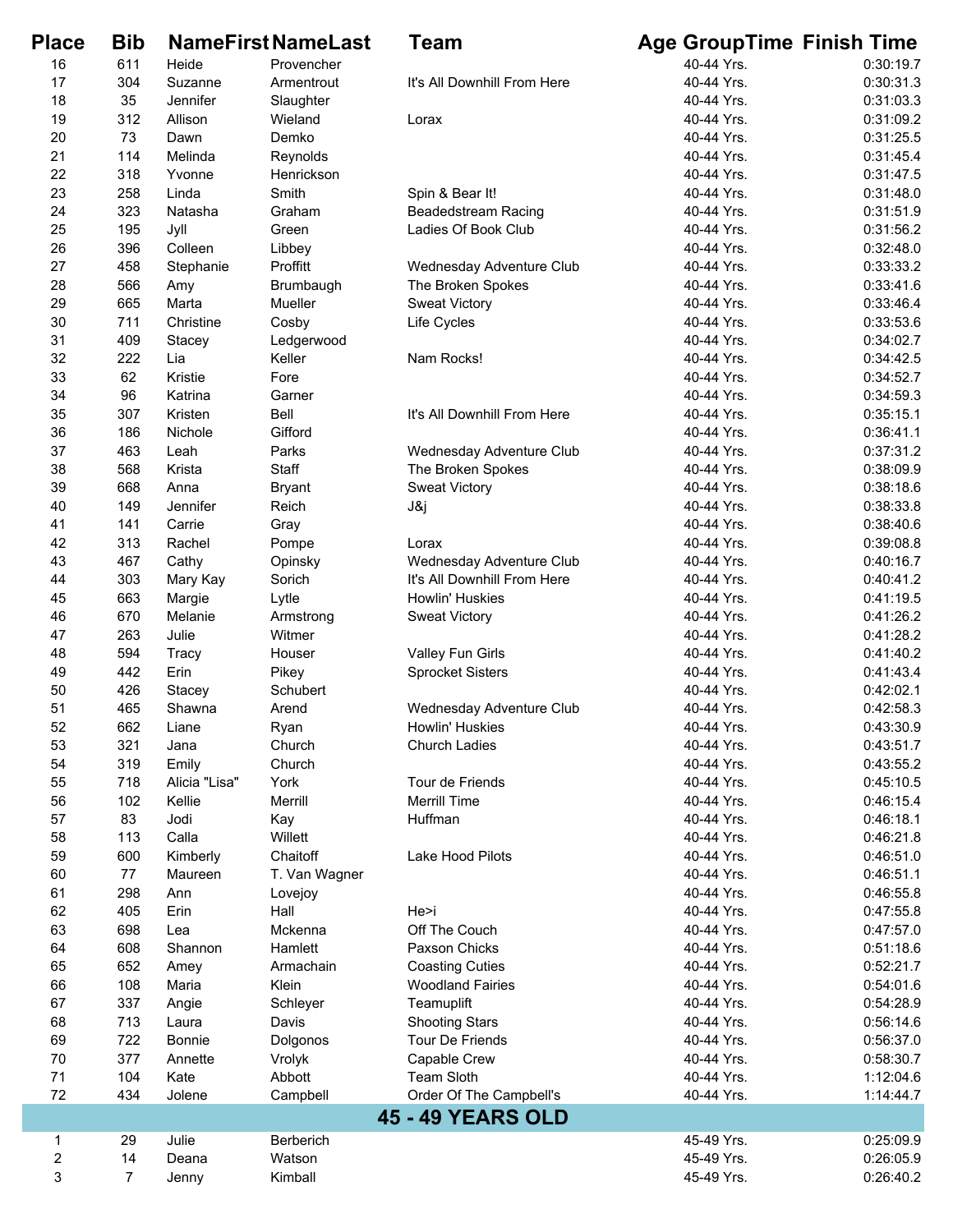| <b>Place</b>     | <b>Bib</b> |               | <b>NameFirstNameLast</b> | <b>Team</b>                       | <b>Age GroupTime Finish Time</b> |           |
|------------------|------------|---------------|--------------------------|-----------------------------------|----------------------------------|-----------|
| 4                | 10         | Erin          | Beam                     |                                   | 45-49 Yrs.                       | 0:26:47.8 |
| 5                | 422        | Liane         | Nagata                   | Permafrosties                     | 45-49 Yrs.                       | 0:28:04.6 |
| 6                | 42         | Stacy         | Dayley                   |                                   | 45-49 Yrs.                       | 0:28:28.6 |
| $\boldsymbol{7}$ | 23         | Rose          | Theisen                  |                                   | 45-49 Yrs.                       | 0:28:32.4 |
| 8                | 45         | Shelly        | Schwenn                  |                                   | 45-49 Yrs.                       | 0:29:19.8 |
| 9                | 47         | Kimberly      | <b>Bush</b>              |                                   | 45-49 Yrs.                       | 0:29:22.4 |
| 10               | 44         | Bronwyn       | Haynes                   |                                   | 45-49 Yrs.                       | 0:29:22.9 |
| 11               | 54         | Jill          | Mcleod                   |                                   | 45-49 Yrs.                       | 0:29:24.2 |
| 12               | 76         | Holly         | Krenz                    |                                   | 45-49 Yrs.                       | 0:29:44.2 |
| 13               | 191        | Tanya         | Kirk                     | Ladies Of Book Club               | 45-49 Yrs.                       | 0:29:48.2 |
| 14               | 65         | Paola         | Banchero                 |                                   | 45-49 Yrs.                       | 0:30:21.6 |
| 15               | 531        | Jenny         | Sossamon                 | Let Every Woman Know              | 45-49 Yrs.                       | 0:30:28.1 |
| 16               | 24         | Stacy         | Steinberg                |                                   | 45-49 Yrs.                       | 0:30:32.9 |
| 17               | 184        | Pam           | Boyleston                |                                   | 45-49 Yrs.                       | 0:30:55.0 |
| 18               | 61         | Lora          | Jorgensen                |                                   | 45-49 Yrs.                       | 0:31:05.3 |
| 19               | 567        | Lori          | Guyer                    | The Broken Spokes                 | 45-49 Yrs.                       | 0:31:11.1 |
| 20               | 287        | Kristin       | Miller                   | <b>Girdwood Girls Gone Biking</b> | 45-49 Yrs.                       | 0:31:11.3 |
| 21               | 240        | Elisa         | Samuelson                | Anchorage Rowing                  | 45-49 Yrs.                       | 0:31:32.6 |
| 22               | 171        | Dianna        | Clemetson                | <b>Gal Pals</b>                   | 45-49 Yrs.                       | 0:31:40.5 |
| 23               | 479        | Diana         | Radoff                   | Alaska Dirt Divas                 | 45-49 Yrs.                       | 0:31:42.0 |
| 24               | 369        | Kris          | Kile                     |                                   | 45-49 Yrs.                       | 0:32:06.5 |
| 25               | 245        | Marietta      | Hall                     | Anchorage Rowing                  | 45-49 Yrs.                       | 0:32:21.3 |
| 26               | 522        | Rachelle      | Alger                    | <b>Team MMR</b>                   | 45-49 Yrs.                       | 0:32:34.3 |
| 27               | 461        | Marla         | Jakab                    | Wednesday Adventure Club          | 45-49 Yrs.                       | 0:32:41.7 |
| 28               | 166        | Carol         | Halvorson                |                                   | 45-49 Yrs.                       | 0:32:43.5 |
| 29               | 155        | Theresa       | Phillips                 |                                   | 45-49 Yrs.                       | 0:33:15.4 |
| 30               | 523        | Mary          | Vollendorf               | <b>Team MMR</b>                   | 45-49 Yrs.                       | 0:33:16.3 |
| 31               | 464        | Jill          | Hubert                   | Wednesday Adventure Club          | 45-49 Yrs.                       | 0:33:21.4 |
| 32               | 524        | Mari          | Eaton                    | <b>Team MMR</b>                   | 45-49 Yrs.                       | 0:33:23.4 |
| 33               | 243        | Durelle       | Smith                    | Anchorage Rowing                  | 45-49 Yrs.                       | 0:33:55.9 |
| 34               | 437        | Lisa          | Pekich                   | <b>High Octane</b>                | 45-49 Yrs.                       | 0:34:42.4 |
| 35               | 398        | Sasha L       | Prewitt                  |                                   | 45-49 Yrs.                       | 0:34:52.5 |
| 36               | 244        | Jessica       | Willis                   | Anchorage Rowing                  | 45-49 Yrs.                       | 0:34:53.5 |
| 37               | 693        | Dayle         | Kodama                   | Tri Girls                         | 45-49 Yrs.                       | 0:35:12.1 |
| 38               | 372        | Fiona         | Peichel                  | <b>Team Peichel</b>               | 45-49 Yrs.                       | 0:35:25.3 |
| 39               | 512        | Valerie       | Flynn                    | Alpha Girls                       | 45-49 Yrs.                       | 0:35:48.7 |
| 40               | 110        | Melinda       | Rathkopf                 |                                   | 45-49 Yrs.                       | 0:35:52.6 |
| 41               | 514        | Mary          | Eckardt                  | Alpha Girls                       | 45-49 Yrs.                       | 0:35:53.5 |
| 42               | 296        | Rebecca       | Musick                   | Musick                            | 45-49 Yrs.                       | 0:35:55.6 |
| 43               | 416        | Amy           | Peloza                   | Amy And Maura                     | 45-49 Yrs.                       | 0:35:58.4 |
| 44               | 328        | Lisa          | Moreno                   | <b>Beadedstream Racing</b>        | 45-49 Yrs.                       | 0:36:02.7 |
| 45               | 427        | Lori          | Davey                    |                                   | 45-49 Yrs.                       | 0:36:44.8 |
| 46               | 63         | Karen         | Mccreary                 |                                   | 45-49 Yrs.                       | 0:36:46.5 |
| 47               | 706        | Laura         | <b>Harris</b>            | <b>Barnes Girls</b>               | 45-49 Yrs.                       | 0:36:55.7 |
| 48               | 349        | Lynne         | Farrington               | <b>Ultra Twisted Clovers</b>      | 45-49 Yrs.                       | 0:37:01.5 |
| 49               | 125        | Alicia        | Vernon                   | <b>Courtney's Cruisers</b>        | 45-49 Yrs.                       | 0:37:31.9 |
| 50               | 305        | <b>Brenda</b> | <b>Bowles</b>            | It's All Downhill From Here       | 45-49 Yrs.                       | 0:37:58.9 |
| 51               | 462        | <b>Betsy</b>  | Mckitrick                | Wednesday Adventure Club          | 45-49 Yrs.                       | 0:38:12.0 |
| 52               | 432        | Dawn          | Skeete                   |                                   | 45-49 Yrs.                       | 0:38:12.6 |
| 53               | 501        | Traci         | <b>Bradford</b>          | <b>Team Shazam</b>                | 45-49 Yrs.                       | 0:38:18.7 |
| 54               | 732        | Donna         | Van Flein                | <b>Team Shazam</b>                | 45-49 Yrs.                       | 0:38:34.3 |
| 55               | 335        | Julie         | Mcdonald                 |                                   | 45-49 Yrs.                       | 0:38:45.8 |
| 56               | 97         | Wendi         | Eldridge                 |                                   | 45-49 Yrs.                       | 0:39:58.7 |
| 57               | 690        | Sinnamon      | Bovey                    | Tri Girls                         | 45-49 Yrs.                       | 0:40:13.1 |
| 58               | 438        | Sioux-z       | Marshall                 | <b>High Octane</b>                | 45-49 Yrs.                       | 0:40:42.5 |
| 59               | 68         | Lori          | Day                      |                                   | 45-49 Yrs.                       | 0:40:48.0 |
| 60               | 443        | Susan         | Halvor                   | <b>Sprocket Sisters</b>           | 45-49 Yrs.                       | 0:40:53.0 |
| 61               | 484        | Lenna         | Michener                 |                                   | 45-49 Yrs.                       | 0:41:08.0 |
| 62               | 548        | Katy          | Grant                    | Not So Fast And The Furious       | 45-49 Yrs.                       | 0:41:16.8 |
| 63               | 460        | Kerry         | Reifel                   | Wednesday Adventure Club          | 45-49 Yrs.                       | 0:41:26.1 |
| 64               | 613        | Zaynab        | Falconer                 |                                   | 45-49 Yrs.                       | 0:41:28.1 |
| 65               | 311        | Catriona      | Reynolds                 | Homer                             | 45-49 Yrs.                       | 0:41:31.5 |
|                  |            |               |                          |                                   |                                  |           |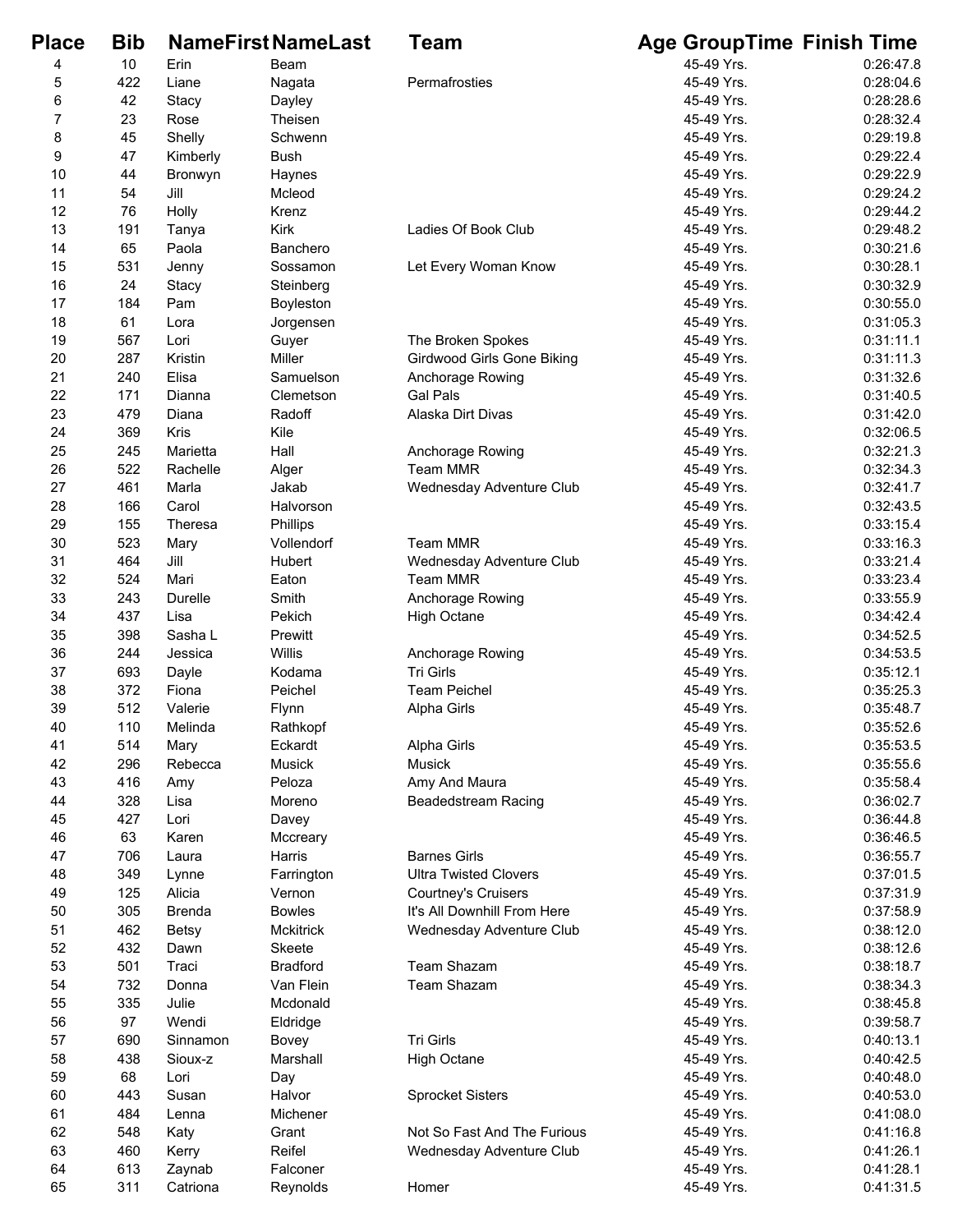| <b>Place</b>            | <b>Bib</b>     |              | <b>NameFirstNameLast</b> | Team                              | <b>Age GroupTime Finish Time</b> |           |
|-------------------------|----------------|--------------|--------------------------|-----------------------------------|----------------------------------|-----------|
| 66                      | 233            | Arianna      | Humphrey                 |                                   | 45-49 Yrs.                       | 0:41:45.4 |
| 67                      | 334            | Christine    | Roalofs                  |                                   | 45-49 Yrs.                       | 0:41:46.5 |
| 68                      | 482            | Jo-ann       | Chung                    | Alaska Dirt Divas                 | 45-49 Yrs.                       | 0:41:46.7 |
| 69                      | 227            | Julee        | Duhrsen                  | Farleyfannies                     | 45-49 Yrs.                       | 0:41:59.4 |
| 70                      | 218            | Sami         | Glascott                 | <b>Glascott Girls</b>             | 45-49 Yrs.                       | 0:43:27.0 |
| 71                      | 692            | Katherine    | Dawson                   | Tri Girls                         | 45-49 Yrs.                       | 0:43:52.9 |
| 72                      | 281            | Pamela       | Keeler                   | Momk And Daughterz                | 45-49 Yrs.                       | 0:44:04.0 |
| 73                      | 300            | Ruth         | Kroona                   | It's All Downhill From Here       | 45-49 Yrs.                       | 0:46:47.0 |
| 74                      | 661            | Andrea       | Ward                     | Neeser Group                      | 45-49 Yrs.                       | 0:46:48.8 |
| 75                      | 412            | Katerina     | Wessels                  |                                   | 45-49 Yrs.                       | 0:47:02.5 |
| 76                      | 346            | Jennifer     | Barsalou                 | Girlfriends                       | 45-49 Yrs.                       | 0:47:38.6 |
| 77                      | 704            | Yulia        | Baumgartner              |                                   | 45-49 Yrs.                       | 0:47:42.9 |
| 78                      | 590            | Cathy        | Lee                      | Valley Fun Girls                  | 45-49 Yrs.                       | 0:49:05.0 |
| 79                      | 639            | Lynn         | Dusek                    | Soldotna Travelers                | 45-49 Yrs.                       | 0:53:28.2 |
| 80                      | 538            | Stephanie    | Massay                   | Let Every Woman Know              | 45-49 Yrs.                       | 0:54:07.9 |
| 81                      | 266            | Tuyet        | Smallwood                | <b>Kt Racers</b>                  | 45-49 Yrs.                       | 0:54:21.2 |
| 82                      | 257            | Virginia     | Groeschel                | Spin & Bear It!                   | 45-49 Yrs.                       | 0:54:28.8 |
| 83                      | 572            | Heather      | Sutherlin                |                                   | 45-49 Yrs.                       | 0:54:43.3 |
| 84                      | 198            | Mary         | Lee Allen                | Steller Jays                      | 45-49 Yrs.                       | 0:55:05.6 |
| 85                      | 210            | Jennifer     | Noffke                   | Noffke Trio                       | 45-49 Yrs.                       | 0:57:10.8 |
| 86                      | 622            | Karen        | Adams                    | The Adams Family                  | 45-49 Yrs.                       | 0:58:43.1 |
| 87                      | 408            | Micaela      | Jones                    | <b>Girls Rule</b>                 | 45-49 Yrs.                       | 1:25:04.1 |
|                         |                |              |                          | <b>50 - 54 YEARS OLD</b>          |                                  |           |
|                         |                | Janet        | Mamikunian               |                                   | 50-54 Yrs.                       | 0:26:58.6 |
| 1                       | 3              |              |                          |                                   | 50-54 Yrs.                       | 0:27:57.8 |
| $\overline{\mathbf{c}}$ | 290            | <b>Tracy</b> | Zietlow                  |                                   |                                  |           |
| 3                       | 32             | Dianne       | Prince                   |                                   | 50-54 Yrs.                       | 0:28:01.7 |
| 4                       | 26             | Janus        | Reyes                    |                                   | 50-54 Yrs.                       | 0:28:38.9 |
| 5                       | $\overline{2}$ | Karen        | Morrison                 |                                   | 50-54 Yrs.                       | 0:28:45.0 |
| 6                       | 286            | Maggie       | Donnelly                 | <b>Girdwood Girls Gone Biking</b> | 50-54 Yrs.                       | 0:29:33.6 |
| $\overline{7}$          | 74             | Janice       | Koval                    |                                   | 50-54 Yrs.                       | 0:30:51.0 |
| 8                       | 419            | Julie        | Merrill                  | Permafrosties                     | 50-54 Yrs.                       | 0:31:18.6 |
| 9                       | 66             | Jackie       | Cason                    |                                   | 50-54 Yrs.                       | 0:31:26.1 |
| 10                      | 308            | Nelda        | Dodge                    | <b>Bb Chicks</b>                  | 50-54 Yrs.                       | 0:31:39.8 |
| 11                      | 138            | Dawn         | Carmichael               |                                   | 50-54 Yrs.                       | 0:31:53.0 |
| 12                      | 172            | Echo         | Mcdonald                 | <b>Gal Pals</b>                   | 50-54 Yrs.                       | 0:31:54.0 |
| 13                      | 688            | Kelly        | Parsons                  | Parsons Ladies                    | 50-54 Yrs.                       | 0:32:13.6 |
| 14                      | 194            | Betsy        | Paskvan                  | Ladies Of Book Club               | 50-54 Yrs.                       | 0:32:17.1 |
| 15                      | 260            | Jessica      | Cederberg                | Spin & Bear It!                   | 50-54 Yrs.                       | 0:32:25.8 |
| 16                      | 162            | Joelle       | Hall                     | <b>Cadence Queens</b>             | 50-54 Yrs.                       | 0:32:42.0 |
| 17                      | 163            | Martha       | Robinson                 | <b>Cadence Queens</b>             | 50-54 Yrs.                       | 0:32:54.5 |
| 18                      | 480            | Dora         | Krenzelok                | Alaska Dirt Divas                 | 50-54 Yrs.                       | 0:32:54.8 |
| 19                      | 293            | Joan         | Nelson                   |                                   | 50-54 Yrs.                       | 0:33:04.0 |
| 20                      | 289            | Sissy        | Adams                    |                                   | 50-54 Yrs.                       | 0:33:10.9 |
| 21                      | 575            | Kathy        | Seybert                  |                                   | 50-54 Yrs.                       | 0:33:51.8 |
| 22                      | 472            | Michele      | Murphy                   | Alaska Dirt Divas                 | 50-54 Yrs.                       | 0:33:56.6 |
| 23                      | 241            | Erin         | Bashaw                   | Anchorage Rowing                  | 50-54 Yrs.                       | 0:34:06.4 |
| 24                      | 59             | Carmen       | Thomas                   |                                   | 50-54 Yrs.                       | 0:34:15.9 |
| 25                      | 441            | Cyndi        | Addington                | Mangold                           | 50-54 Yrs.                       | 0:34:20.6 |
| 26                      | 364            | Kenna        | Loyer                    |                                   | 50-54 Yrs.                       | 0:34:29.7 |
| 27                      | 247            | Lisa         | Land                     | Fit2win                           | 50-54 Yrs.                       | 0:34:43.8 |
| 28                      | 291            | Lucia        | Shercliffe               |                                   | 50-54 Yrs.                       | 0:34:50.2 |
| 29                      | 424            | Erin         | Eker                     | Permafrosties                     | 50-54 Yrs.                       | 0:35:25.2 |
| $30\,$                  | 309            | Kari         | Brookover                | <b>Bb Chicks</b>                  | 50-54 Yrs.                       | 0:35:46.7 |
| 31                      | 410            | Kathleen     | Judy                     |                                   | 50-54 Yrs.                       | 0:36:23.9 |
| 32                      | 420            | Karen        | <b>Divelbiss</b>         | Permafrosties                     | 50-54 Yrs.                       | 0:36:33.6 |
| 33                      | 517            | Laura        | Zettler                  |                                   | 50-54 Yrs.                       | 0:36:41.6 |
| 34                      | 242            | Julie        | Truskowski               | Anchorage Rowing                  | 50-54 Yrs.                       | 0:37:23.8 |
| 35                      | 702            | Jennifer     | Bachman                  |                                   | 50-54 Yrs.                       | 0:37:30.4 |
| 36                      | 90             | Caye         | Moberg                   |                                   | 50-54 Yrs.                       | 0:37:56.6 |
| 37                      | 402            | Joey         | Jigliotti                | <b>JO</b>                         | 50-54 Yrs.                       | 0:37:56.8 |
| 38                      | 355            | Anne         | Raup                     | Alder Babe                        | 50-54 Yrs.                       | 0:38:14.8 |
|                         |                |              |                          |                                   |                                  |           |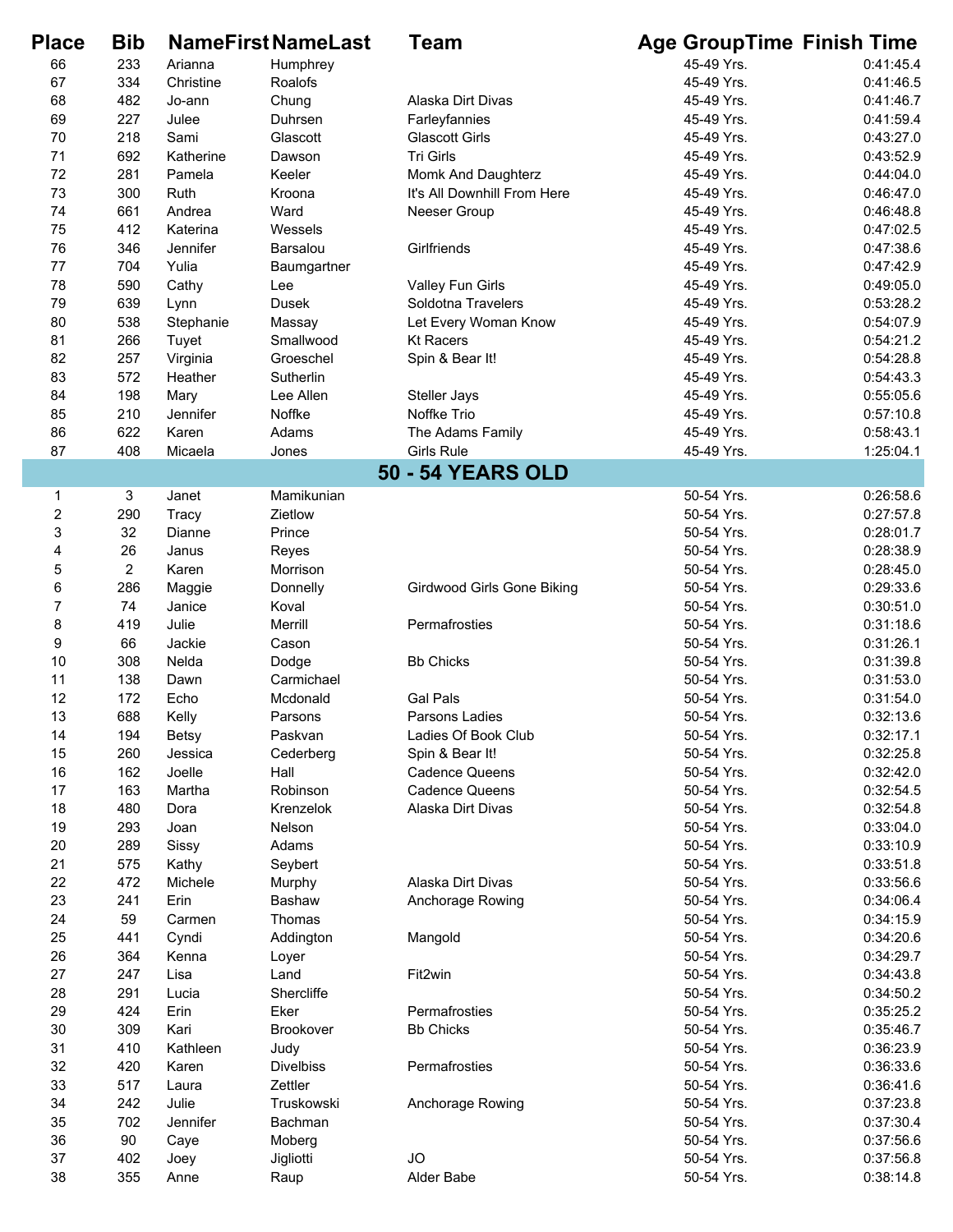| <b>Place</b>              | <b>Bib</b> |                  | <b>NameFirst NameLast</b> | <b>Team</b>                 | <b>Age GroupTime Finish Time</b> |                        |
|---------------------------|------------|------------------|---------------------------|-----------------------------|----------------------------------|------------------------|
| 39                        | 505        | Maggie           | Fussner                   | Team Shazam                 | 50-54 Yrs.                       | 0:38:28.3              |
| 40                        | 726        | Julie            | Lina                      | Go Go Go!                   | 50-54 Yrs.                       | 0:39:21.2              |
| 41                        | 147        | Gail             | Hoefler                   | Alaska Frostbites           | 50-54 Yrs.                       | 0:39:37.3              |
| 42                        | 234        | <b>Beth</b>      | Kutyba                    |                             | 50-54 Yrs.                       | 0:40:51.6              |
| 43                        | 641        | Debbi            | Heinen                    |                             | 50-54 Yrs.                       | 0:41:18.0              |
| 44                        | 506        | Stacy            | Flagg                     | <b>Team Shazam</b>          | 50-54 Yrs.                       | 0:41:32.6              |
| 45                        | 616        | Laura            | Rosen                     |                             | 50-54 Yrs.                       | 0:42:35.0              |
| 46                        | 669        | Amy              | Orange-posma              | <b>Sweat Victory</b>        | 50-54 Yrs.                       | 0:43:37.9              |
| 47                        | 456        | Gail             | Rust                      |                             | 50-54 Yrs.                       | 0:43:49.0              |
| 48                        | 132        | Lisa             | Saperstein                | Lasap                       | 50-54 Yrs.                       | 0:43:56.2              |
| 49                        | 131        | Karen            | La May                    | Lasap                       | 50-54 Yrs.                       | 0:44:06.1              |
| 50                        | 394        | Kristine         | Kincaid                   | Kristina's Biking Buddies   | 50-54 Yrs.                       | 0:44:17.6              |
| 51                        | 256        | Joann            | Mitchell                  | Spin & Bear It!             | 50-54 Yrs.                       | 0:44:52.2              |
| 52                        | 146        | Jodi             | Walton                    | Alaska Frostbites           | 50-54 Yrs.                       | 0:45:55.8              |
| 53                        | 376        | Kathleen         | Adams                     | Capable Crew                | 50-54 Yrs.                       | 0:46:29.7              |
| 54                        | 181        | Sherrille        | Van Horn                  |                             | 50-54 Yrs.                       | 0:48:07.3              |
| 55                        | 336        | Kim              | <b>Neill</b>              |                             | 50-54 Yrs.                       | 0:48:10.5              |
| 56                        | 507        | Cheryl           | Gonzales                  | Team Shazam                 | 50-54 Yrs.                       | 0:48:13.9              |
| 57                        | 322        | Paula            | Miller                    |                             | 50-54 Yrs.                       | 0:56:27.3              |
|                           |            |                  |                           | <b>55 - 59 YEARS OLD</b>    |                                  |                        |
| <b>Overall</b>            | 20         | Sheryl           | Loan                      |                             | 55-59 Yrs.                       | 0:23:48.5              |
| 1                         | 11         | Natasha          | <b>Bergt</b>              |                             | 55-59 Yrs.                       | 0:26:30.7              |
| $\boldsymbol{2}$          | 1          | Lynn             | Kent                      | <b>Beadedstream Racing</b>  | 55-59 Yrs.                       | 0:26:56.9              |
| $\ensuremath{\mathsf{3}}$ | 4          | Trish            | Jenkins                   |                             | 55-59 Yrs.                       | 0:28:16.4              |
| $\overline{\mathbf{4}}$   | 53         | Ericka           | Mulder                    |                             | 55-59 Yrs.                       | 0:28:24.4              |
| $\mathbf 5$               | 25         | Jana             | Linfield                  |                             | 55-59 Yrs.                       | 0:28:56.5              |
| 6                         | 496        | Mary             | Krysinski                 | Team Shazam                 | 55-59 Yrs.                       | 0:29:41.3              |
| $\boldsymbol{7}$          | 139        | Elizabeth        | <b>Butera</b>             |                             | 55-59 Yrs.                       | 0:29:52.8              |
| 8                         | 167        | Mona             | <b>Bremont</b>            |                             | 55-59 Yrs.                       | 0:29:53.8              |
| 9                         | 41         | Andrea           | Tesch                     | <b>Hockey Divas</b>         | 55-59 Yrs.                       | 0:30:27.1              |
| 10                        | 40         | Mary             | Cox                       | <b>Hockey Divas</b>         | 55-59 Yrs.                       | 0:30:43.8              |
| 11                        | 530<br>653 | Rose             | Lahti                     | Let Every Woman Know        | 55-59 Yrs.<br>55-59 Yrs.         | 0:31:02.9              |
| 12<br>13                  | 262        | Maureen<br>Robin | Haggblom                  |                             | 55-59 Yrs.                       | 0:31:33.9<br>0:31:44.2 |
| 14                        | 120        | Kerry            | Cope<br>Reardon           |                             | 55-59 Yrs.                       | 0:32:02.3              |
| 15                        | 84         | Bonnie           | Wanat                     | Wanahavefun                 | 55-59 Yrs.                       | 0:32:04.7              |
| 16                        | 477        | Joan             | Darnell                   | Alaska Dirt Divas           | 55-59 Yrs.                       | 0:32:06.2              |
| 17                        | 301        | Claire           | Coppel                    | It's All Downhill From Here | 55-59 Yrs.                       | 0:32:12.1              |
| 18                        | 471        | Gloria           | Menzel                    | Alaska Dirt Divas           | 55-59 Yrs.                       | 0:32:21.1              |
| 19                        | 259        | Cindi            | Pannone                   | Spin & Bear It!             | 55-59 Yrs.                       | 0:33:11.9              |
| 20                        | 284        | Sue              | Parry                     | <b>Beadedstream Racing</b>  | 55-59 Yrs.                       | 0:33:52.7              |
| 21                        | 237        | Roberta          | Bear                      | Anchorage Rowing            | 55-59 Yrs.                       | 0:33:53.1              |
| 22                        | 142        | Diane            | Brozovsky                 |                             | 55-59 Yrs.                       | 0:33:56.9              |
| 23                        | 423        | Tricia           | Perkins                   | Permafrosties               | 55-59 Yrs.                       | 0:34:05.2              |
| 24                        | 435        | Diane            | Loopstra                  |                             | 55-59 Yrs.                       | 0:34:31.3              |
| 25                        | 504        | Megan            | Norgaard                  | <b>Team Shazam</b>          | 55-59 Yrs.                       | 0:34:48.3              |
| 26                        | 526        | Jean             | Moran                     | Let Every Woman Know        | 55-59 Yrs.                       | 0:35:11.9              |
| 27                        | 550        | Amy              | Vail                      | Not So Fast And The Furious | 55-59 Yrs.                       | 0:35:16.4              |
| 28                        | 127        | Jeanine          | Huston                    |                             | 55-59 Yrs.                       | 0:36:10.8              |
| 29                        | 478        | Julie            | Hennessey                 | Alaska Dirt Divas           | 55-59 Yrs.                       | 0:36:18.8              |
| 30                        | 448        | Deborah          | Warner                    | <b>Toddladies</b>           | 55-59 Yrs.                       | 0:36:49.8              |
| 31                        | 481        | Lindy            | <b>Theis</b>              | Alaska Dirt Divas           | 55-59 Yrs.                       | 0:37:11.1              |
| 32                        | 363        | Patricia         | Neptune                   |                             | 55-59 Yrs.                       | 0:37:29.7              |
| 33                        | 213        | Luann            | Piccard                   | Mixsell/piccard Ladies      | 55-59 Yrs.                       | 0:37:38.4              |
| 34                        | 49         | Charla           | Lee                       |                             | 55-59 Yrs.                       | 0:37:53.0              |
| 35                        | 185        | Wendy            | Leseman                   | Leisure-fun Cyclist         | 55-59 Yrs.                       | 0:38:06.7              |
| 36                        | 559        | Kathy            | Keck                      |                             | 55-59 Yrs.                       | 0:38:50.5              |
| 37                        | 609        | Sharon           | Holland                   |                             | 55-59 Yrs.                       | 0:39:43.1              |
| 38                        | 404        | Trish            | Lacey                     | He>i                        | 55-59 Yrs.                       | 0:40:38.9              |
| 39                        | 137        | Laura            | Clement                   |                             | 55-59 Yrs.                       | 0:41:09.1              |
| 40                        | 633        | Rosa             | Guerra                    |                             | 55-59 Yrs.                       | 0:41:10.6              |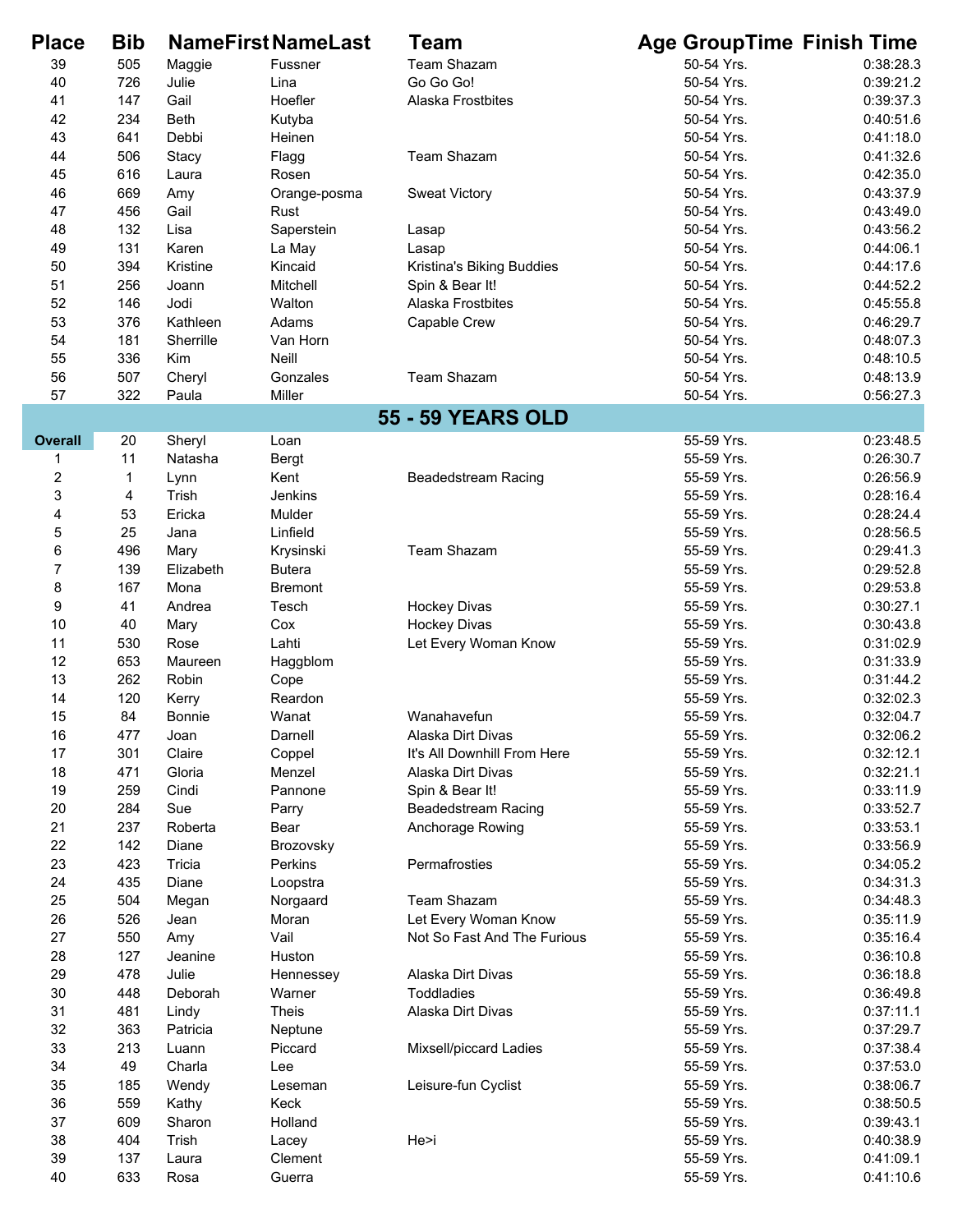| <b>Place</b>            | <b>Bib</b> |              | <b>NameFirst NameLast</b> | Team                         | <b>Age GroupTime Finish Time</b> |           |
|-------------------------|------------|--------------|---------------------------|------------------------------|----------------------------------|-----------|
| 41                      | 583        | Linda        | Isaac                     |                              | 55-59 Yrs.                       | 0:42:06.3 |
| 42                      | 188        | Susan        | Daniels                   |                              | 55-59 Yrs.                       | 0:42:20.4 |
| 43                      | 413        | Tina         | Tomsen                    |                              | 55-59 Yrs.                       | 0:42:22.7 |
| 44                      | 657        | Judy         | Krier                     |                              | 55-59 Yrs.                       | 0:42:38.8 |
| 45                      | 67         | Marcia       | Davis                     |                              | 55-59 Yrs.                       | 0:43:09.5 |
| 46                      | 357        | Joan         | Frankevich                | Sheila & Joan                | 55-59 Yrs.                       | 0:43:38.8 |
| 47                      | 685        | Addie        | Mcewen                    |                              | 55-59 Yrs.                       | 0:44:02.4 |
| 48                      | 145        | Cheryl       | Hannon                    | Alaska Frostbites            | 55-59 Yrs.                       | 0:44:59.8 |
| 49                      | 348        | Julie        | Leonard                   | <b>Ultra Twisted Clovers</b> | 55-59 Yrs.                       | 0:45:11.1 |
| 50                      | 520        | Joyce        | Guest                     | <b>Cc Riders</b>             | 55-59 Yrs.                       | 0:46:59.8 |
| 51                      | 350        | Kimberly     | Shields                   | <b>Ultra Twisted Clovers</b> | 55-59 Yrs.                       | 0:47:49.0 |
| 52                      | 555        | Cindi        | Parsons                   | Awesome Sauce                | 55-59 Yrs.                       | 0:48:30.8 |
| 53                      | 248        | Laura        | <b>Burzinski</b>          | Fit2win                      | 55-59 Yrs.                       | 0:50:08.4 |
| 54                      | 389        | Barbara      | Kagerer                   | Kristina's Biking Buddies    | 55-59 Yrs.                       | 0:50:14.5 |
| 55                      | 556        | Carol Ann    | Willard                   | Awesome Sauce                | 55-59 Yrs.                       | 0:50:26.5 |
| 56                      | 628        | Jaime        | Karns                     | Dragonfly Women              | 55-59 Yrs.                       | 0:53:56.0 |
| 57                      | 521        | Carla        | Eisberg                   | Cc Riders                    | 55-59 Yrs.                       | 0:57:58.5 |
|                         |            |              |                           | <b>60 - 64 YEARS OLD</b>     |                                  |           |
| 1                       | 22         | Lesley       | Yamauchi                  |                              | 60-64 Yrs.                       | 0:30:09.4 |
| 2                       | 474        | Maggi        | Arend                     | Alaska Dirt Divas            | 60-64 Yrs.                       | 0:31:26.0 |
| 3                       | 70         | Cynthia      | Hendel                    |                              | 60-64 Yrs.                       | 0:32:01.2 |
| 4                       | 98         | Debra        | Kinn                      | <b>Beadedstream Racing</b>   | 60-64 Yrs.                       | 0:33:00.1 |
| 5                       | 667        | Sarah        | Kleedehn                  | <b>Sweat Victory</b>         | 60-64 Yrs.                       | 0:33:13.0 |
| 6                       | 143        | Molly        | Mccammon                  | Molly And Patty              | 60-64 Yrs.                       | 0:33:45.6 |
| $\boldsymbol{7}$        | 351        | Gloria       | Reyes                     | Alder Babe                   | 60-64 Yrs.                       | 0:34:07.8 |
| 8                       | 483        | Linda        | Yarborough                | Alaska Dirt Divas            | 60-64 Yrs.                       | 0:34:24.2 |
| $\boldsymbol{9}$        | 75         | Sally        | Timp                      |                              | 60-64 Yrs.                       | 0:34:29.4 |
| 10                      | 606        | Pam          | Cassidy                   |                              | 60-64 Yrs.                       | 0:34:39.0 |
| 11                      | 367        | Trula        | Acena                     | The Tribe                    | 60-64 Yrs.                       | 0:34:41.3 |
| 12                      | 232        | Diane        | Firmani                   |                              | 60-64 Yrs.                       | 0:35:18.3 |
| 13                      | 161        | <b>Terry</b> | Slaven                    |                              | 60-64 Yrs.                       | 0:36:00.9 |
| 14                      | 156        | Celia        | Rozen                     |                              | 60-64 Yrs.                       | 0:36:07.4 |
| 15                      | 392        | Katherine    | O'grady                   | Kristina's Biking Buddies    | 60-64 Yrs.                       | 0:37:09.9 |
| 16                      | 476        | Patti        | Phillips                  | Alaska Dirt Divas            | 60-64 Yrs.                       | 0:37:10.4 |
| 17                      | 397        | Kristy       | Grawunder                 |                              | 60-64 Yrs.                       | 0:37:46.4 |
| 18                      | 368        | Karen        | Mcmaster-skogstad         | The Tribe                    | 60-64 Yrs.                       | 0:38:06.2 |
| 19                      | 79         | Leslie       | Dean                      |                              | 60-64 Yrs.                       | 0:39:36.7 |
| 20                      | 560        | Mary Ann     | Renkert                   |                              | 60-64 Yrs.                       | 0:40:08.0 |
| 21                      | 684        | Heather      | Davis                     |                              | 60-64 Yrs.                       | 0:41:05.7 |
| 22                      | 154        | Gail         | Heineman                  |                              | 60-64 Yrs.                       | 0:41:49.6 |
| 23                      | 238        | Mary Alice   | <b>Blount</b>             | Anchorage Rowing             | 60-64 Yrs.                       | 0:42:42.8 |
| 24                      | 267        | Kate         | Nixon                     | <b>Kt Racers</b>             | 60-64 Yrs.                       | 0:42:57.3 |
| 25                      | 541        | Beverly      | Flint-caudill             | Let Every Woman Know         | 60-64 Yrs.                       | 0:43:16.0 |
| 26                      | 642        | Jean         | Abel                      |                              | 60-64 Yrs.                       | 0:46:29.6 |
| 27                      | 598        | Alice        | Stacey                    | Pa                           | 60-64 Yrs.                       | 0:49:29.6 |
| 28                      | 445        | Debbie       | Morgan                    |                              | 60-64 Yrs.                       | 0:50:12.8 |
| 29                      | 537        | Mary Rita    | Ely                       | Let Every Woman Know         | 60-64 Yrs.                       | 0:52:44.0 |
| 30                      | 356        | Sheila       | Curran                    | Sheila & Joan                | 60-64 Yrs.                       | 0:56:09.3 |
| 31                      | 519        | Mitzi        | <b>Barker</b>             | Cc Riders                    | 60-64 Yrs.                       | 1:09:00.0 |
| 32                      | 527        | G            | Carlson                   | Let Every Woman Know         | 60-64 Yrs.                       | 1:22:50.5 |
|                         |            |              |                           | <b>65 - 69 YEARS OLD</b>     |                                  |           |
| 1                       | 34         | Liz          | Friedman                  |                              | 65-69 Yrs.                       | 0:32:57.2 |
| $\overline{\mathbf{c}}$ | 43         | Jane         | Wiggins                   |                              | 65-69 Yrs.                       | 0:33:37.1 |
| 3                       | 636        | Barbara      | Caldwell                  | <b>Caldwell Ladies</b>       | 65-69 Yrs.                       | 0:34:45.4 |
| 4                       | 500        | <b>Beth</b>  | Baker                     | <b>Team Shazam</b>           | 65-69 Yrs.                       | 0:35:05.4 |
| 5                       | 620        | Jean         | Gdula                     | Gdula Gals                   | 65-69 Yrs.                       | 0:35:52.1 |
| 6                       | 637        | Rose         | Van Hemert                |                              | 65-69 Yrs.                       | 0:37:24.5 |
| $\overline{7}$          | 610        | Vera         | Hershey                   |                              | 65-69 Yrs.                       | 0:37:40.0 |
| 8                       | 169        | Jeanne       | Fischer                   |                              | 65-69 Yrs.                       | 0:39:18.7 |
| 9                       | 144        | Patty        | Ginsburg                  | Molly And Patty              | 65-69 Yrs.                       | 0:41:12.2 |
| $10$                    | 344        | Susan        | Reeves                    | Girlfriends                  | 65-69 Yrs.                       | 0:41:48.2 |

I